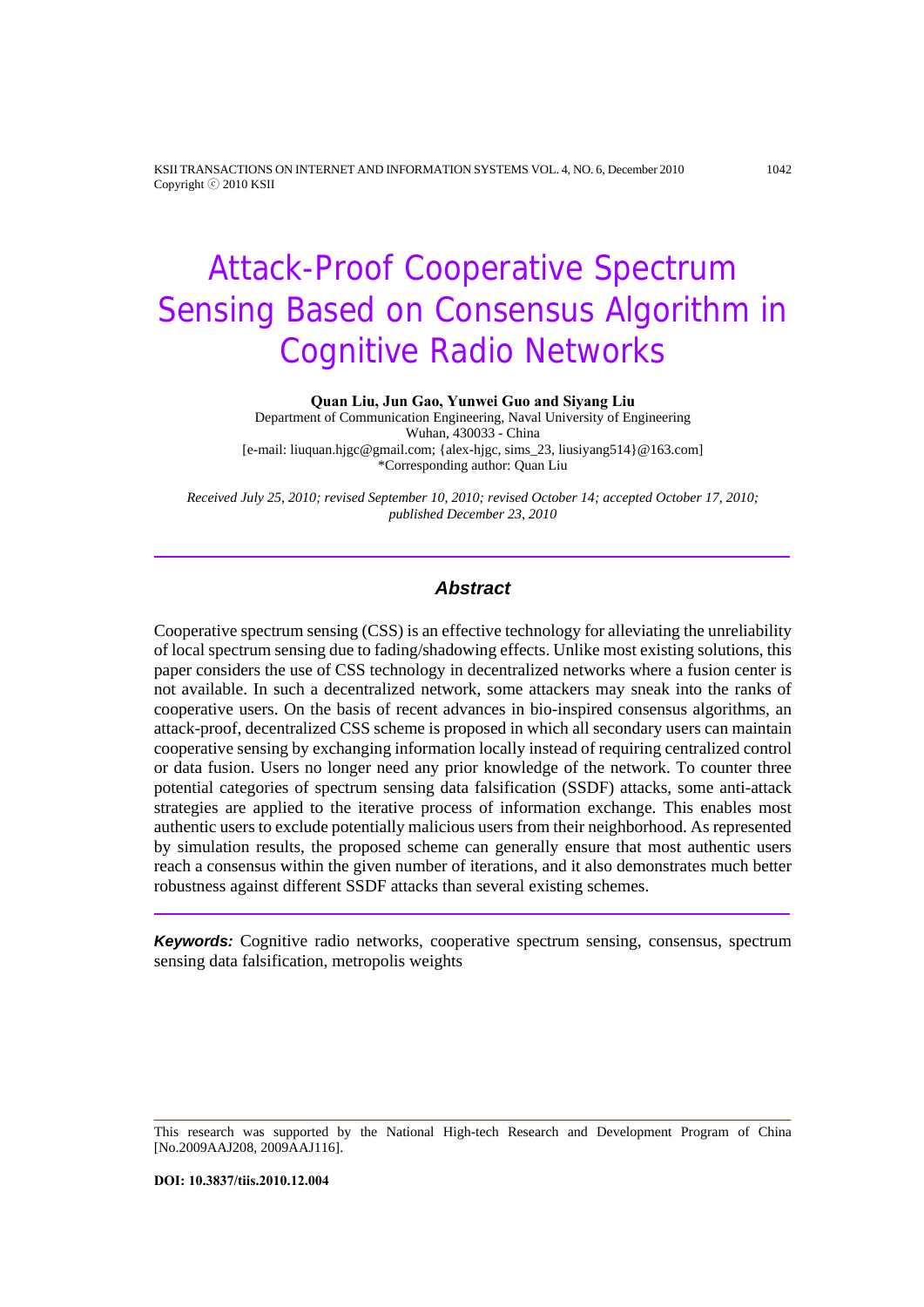## **1. Introduction**

As evidenced by recent measurements [1], the increasingly severe problem of spectrum scarcity is largely due to inefficient static frequency allocation rather than to any physical shortage of spectrum. This has led regulatory agencies, such as the Federal Communications Commission (FCC), to reconsider the problem of spectrum management. With spectrum demands from emerging wireless applications rapidly increasing, spectrum policy reform is inevitable. Dynamic spectrum access (DSA) is the most explored idea for non-conventional spectrum management. Cognitive radio networks (CRNs), which are based on the hierarchical DSA model [2], seems to be a promising paradigm for thoroughly solving the spectrum scarcity problem, since unlicensed secondary users (SUs) in CRNs are allowed to share, opportunistically, any spectrum temporarily unused by licensed primary users (PUs).

To avoid any interference with the existing primary systems, the fundamental requirement for SUs is to periodically sense the presence of PUs. Among various possibilities, energy detection (ED)  $\left[3\right]\left[4\right]$  is the optimal sensing algorithm and has been widely applied thanks to its relatively low complexity and lack of requirements for prior knowledge of the network. However, the performance of ED is very susceptible to multipath fading/shadowing and noise uncertainty, which necessitates cooperative spectrum sensing (CSS) among different SUs in the link layer of CRNs [5]. Consequently, many CSS schemes have been studied in recent literature. Most of them are fusion-based schemes, in which a base station (BS; in a centralized CRN) or a fusion center (FC; in a decentralized CRN) is always needed to perform data fusion [6][7][8] or decision combination [5][9][10]. Although such schemes can significantly improve sensing performance, they might be impractical in certain decentralized CRNs, in which a BS or FC may be not available to collect the local decisions or data from all cooperating users. Thus, some recent research has been conducted on CSS without fusion. In [11], assuming knowledge of the PU transmitter, Ganesan proposed a novel CSS scheme based on the relay and forwarding protocol without any centralized control. In [12], Z. Li and F.R. Yu were first to introduce the notion of bio-inspired consensus algorithms into decentralized CSS. These algorithms were initially related to certain complex natural phenomena, such as the flocking of birds, and are now widely used in wireless sensor networks [13]. The key feature of their scheme is that each SU can maintain coordination solely through local interactions with its neighbors, without any centralized control or combination. Such a fully distributed and scalable algorithm is feasible for decentralized CRNs, thus meriting further investigation.

Another fundamental issue in CSS is the security of the sensing procedure. Either centralized fusion or local information exchange could be attacked by malicious users, introducing some nontrivial security challenges. Thus, the security of these aspects should be addressed before the benefits of any CSS scheme may be fully reaped in practice. However, this area has yet to receive adequate attention. R. Chen classified the potential security threats to the sensing procedures into two categories: primary user emulation (PUE), in the physical layer, and spectrum sensing data falsification (SSDF), in the link layer [14]. In a PUE attack, a malicious user tries to gain priority over other SUs by transmitting signals that emulate the characteristics of a PU. To combat this, a transmitter verification scheme was proposed in [15]. In a SSDF attack, a malicious user sends false or confusing reports (decision or data) to the BS, FC, or its link neighbors, which could potentially disrupt CSS, thus causing interference with PUs or resulting in under-utilized, fallow licensed spectrum. To counter SSDF attacks against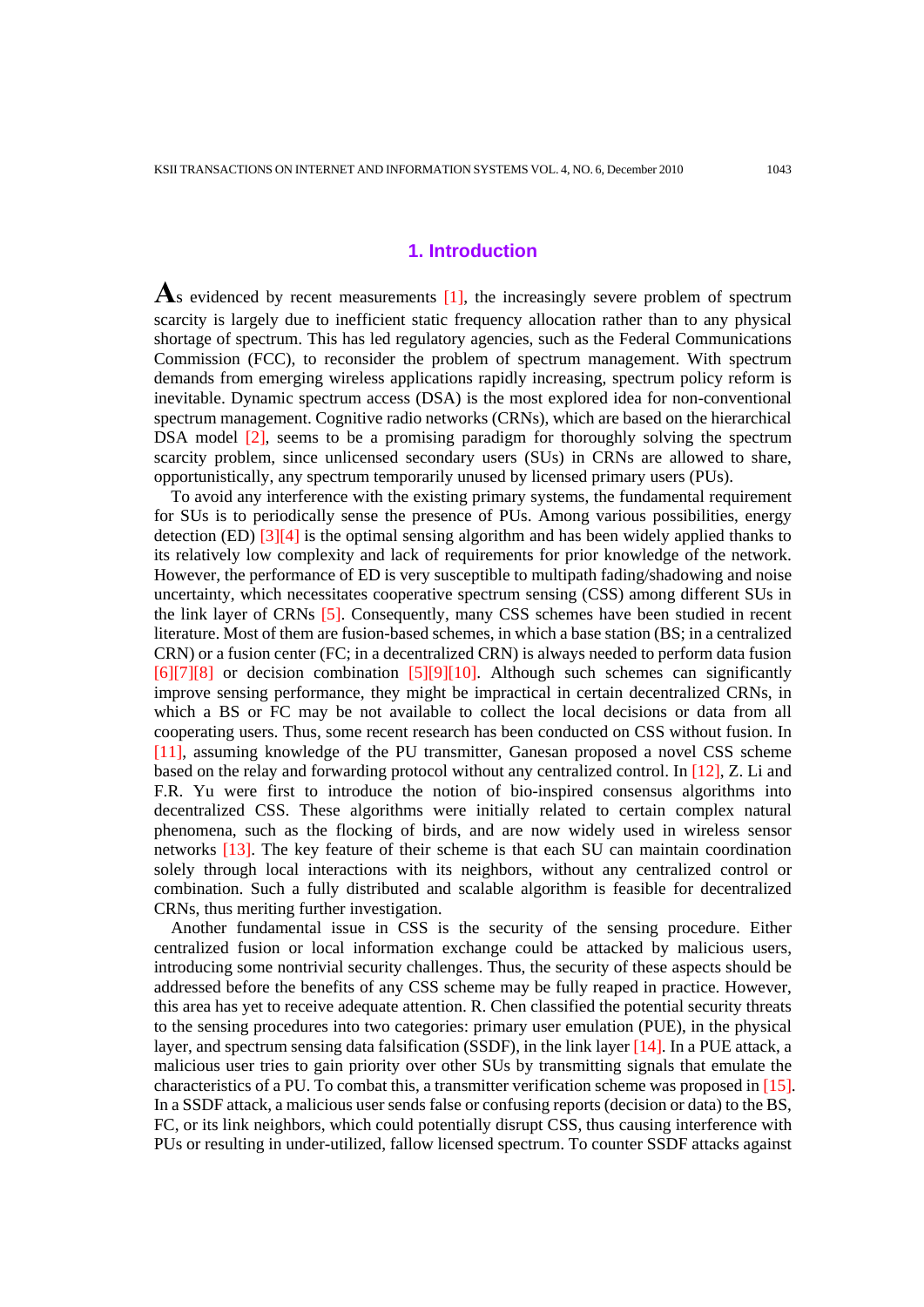fusion-based CSS, the authors of [16] proposed some strategies based on a weighted sequential probability ratio test (WSPRT), and the authors of [17] placed the report history of each SU in high-dimensional space and detected possible abnormalities with the techniques used in data mining. Although [18] has done some initial work on the security issues of consensus-based CSS, to the best of our knowledge, no detailed discussion or further developments in this area are reported.

As a result, in this paper, we extend the study of consensus-based CSS, with the main focus on an unavoidable security problem: how to counter SSDF attacks on decentralized CRNs. The main contribution of our work is that we present an attack-proof CSS scheme utilizing a consensus algorithm without any central control or fusion. The proposed scheme is proactive in countering SSDF attacks, since each authentic SU can identify and reject false or confusing reports from malicious users during information exchange. If the time constraint for sensing permits, the states of authentic users will converge to a common value in most cases. Each SU then individually makes its own decision based on this final state. Extensive simulation results illustrate the improved robustness of the proposed scheme against all three potential SSDF attack models.

The remainder of this paper is organized as follows. In Section 2, the system model is described, together with a brief introduction to the notion of consensus, local energy detection, and SSDF attack models. In Section 3, based on the consensus algorithm, a CSS scheme is proposed to counter SSDF attacks. Section 4 provides the simulation results, and Section 5 presents the conclusions.

## **2. System Model**

We consider a decentralized CRN composed of *N* cooperative SUs without any central control or fusion center. CSS is viewed as a typical multiagent coordination problem [19]. To solve this problem, we utilize a consensus algorithm as an iteration rule that specifies the information exchange between each SU and all of its neighbors. "Consensus" means reaching an agreement regarding a certain quantity of interest that depends on the states of all authentic, cooperating SUs.

Unlike traditional radios, SUs are inherently of lower priority on the network. Thus, each SU must be able to identify the spectrum before transmitting in order to avoid unacceptable interference with the PUs. While utilizing a spectrum hole, the SUs are also responsible for monitoring return PUs on the current channel so as to promptly vacate the channel if required. For simplicity, we assume that all SUs perform synchronous, periodic sensing with a generic time-fragment frame as shown in **Fig. 1**. This can be divided into four parts: local sensing, information exchange, final decision, and data transmission, each with the time duration of  $T_l$ ,  $T_c$ ,  $T_f$  and  $T_d$ , respectively. In a sensing period, each SU first individually performs local spectrum sensing and then establishes communication links with its neighbors to exchange its own states until the iteration exceeds the time limit  $T<sub>c</sub>$ . With the last state of the iteration, each SU individually makes a final decision. Depending on whether the channel is identified as busy or idle, each user will keep silent or transmit during the data-transmission block.  $T_p$  denotes the sensing period, defined as the maximum time during which SUs may be unaware of a reappearing PU  $[20]$ , and  $T<sub>s</sub>$  is the total sensing overhead caused by all three steps of sensing (i.e.,  $T_s = T_t + T_c + T_f$ ). In this framework, both the sensing and transmission times should be fine-tuned to balance quality of service (QoS) with the avoidance of interference. This is often interpreted as maximizing the SUs' spectrum efficiency as long as the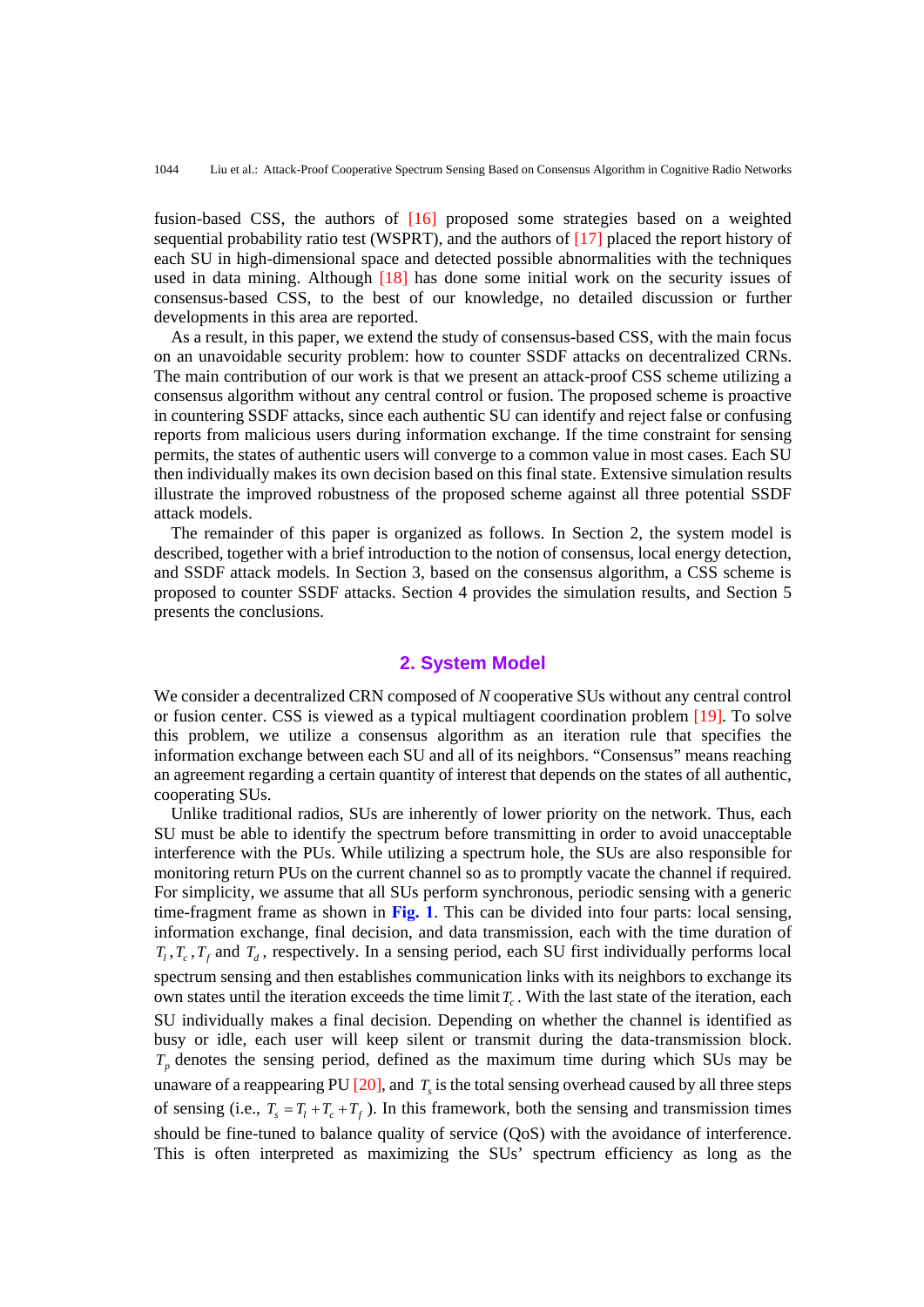requirement of PU protection can be satisfied [20]. Also, there exists another tradeoff between the overhead required for local processing and that required for cooperation, which can be solved by finding the optimal values of  $T_l$  and  $T_c$  to achieve a certain level of performance [21]. Both of these tradeoffs should be well balanced by means of some kind of sensing control in the MAC layer [22]. However, this is beyond the scope of this paper, so we assume that the values of  $T_l$ ,  $T_c$ , and  $T_f$  have been regulated and that they are known by each SU.



**Fig. 1**. Generic time-fragmentation frame

#### **2.1 Local Spectrum Sensing**

We choose energy detectors for local spectrum sensing without obscuring the analysis by employing sophisticated algorithms. The block diagram of the energy detector at the *i*-th SU  $(i \in [1, N])$  is depicted in **Fig. 2** [3][4]. The received signal  $x_i(t)$  is firstly sampled and filtered within the interested bandwidth *W* to remove out-of-band noise, and then the normalized accumulated energy in the observation interval  $T_l$  is computed as below [3]:

$$
Y_i = \frac{1}{\delta_i^2} \sum_{n=1}^{2m} x_i^2(n) = \begin{cases} \frac{1}{\delta_i^2} \sum_{n=1}^{2m} w_i^2(n), & H_0 \\ \frac{1}{\delta_i^2} \sum_{n=1}^{2m} (h_i(n)s(n) + w_i(n))^2, & H_1 \end{cases}
$$
(1)



**Fig. 2**. Block diagram of the *i*-th energy detector

where *m* is the time-bandwidth product  $m = WT_1$ ,  $s(n)$  is the sampled primary signal, and  $Y_i$ ,  $h_i(n)$ , and  $w_i(n)$  represent the normalized test statistic, the sampled amplitude gain, and additive white Gaussian noise at the *i*-th SU, respectively. It has been derived in [3] that the test statistic  $Y_i$  has central and non-central chi-square distributions under  $H_0$  and  $H_1$ , respectively:

$$
Y_i \sim \begin{cases} \mathcal{X}_{2m}^2, & H_0 \\ \mathcal{X}_{2m}^2 (2m\gamma_i), & H_1 \end{cases}
$$
 (2)

where  $\gamma_i = P/(N_0 W)$  is the local sensing SNR, with *P* and  $N_0$  being the power of the primary signal and the one-sided noise power spectral density, respectively. If a binary decision is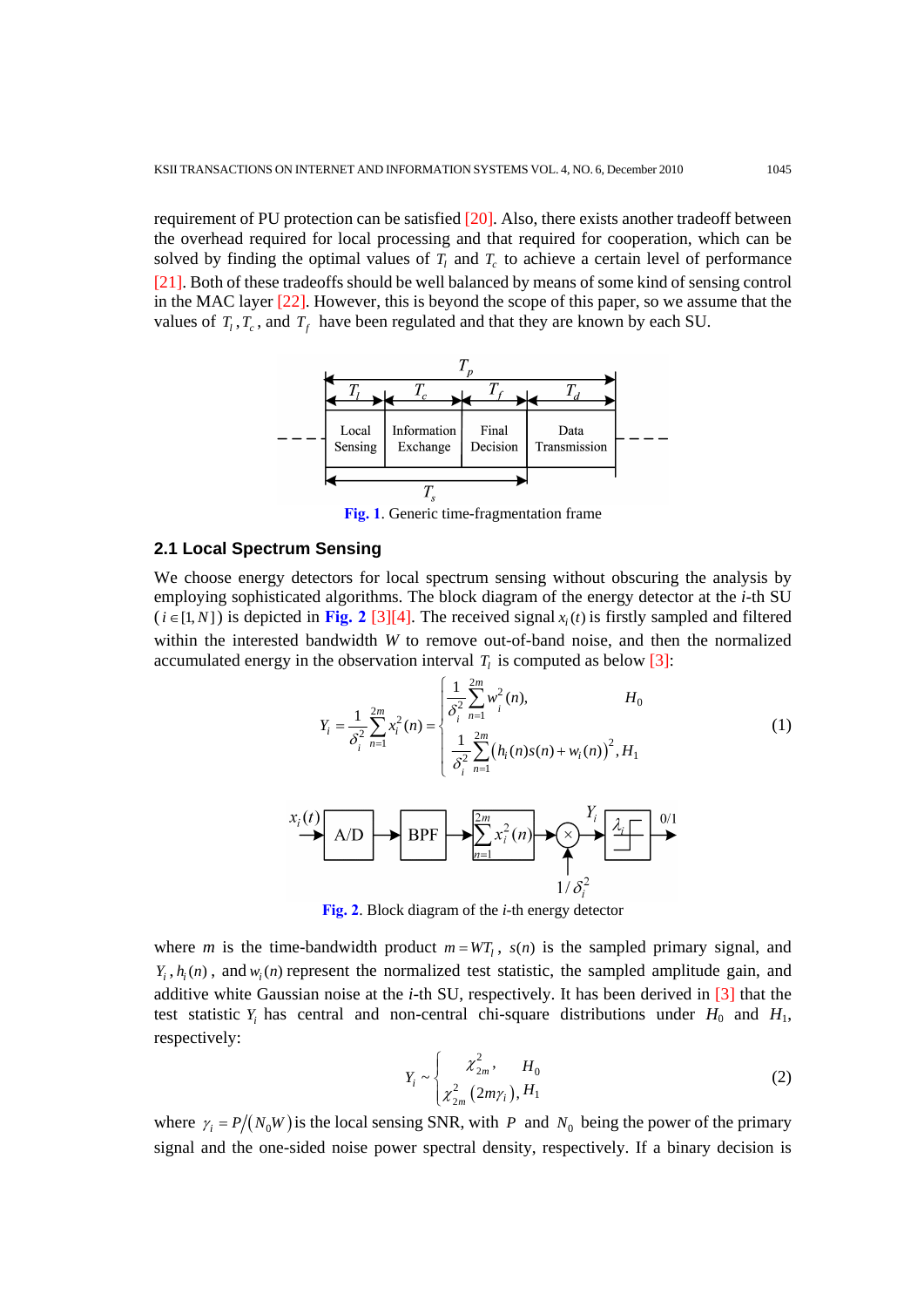needed locally, the normalized energy will be further compared to a local threshold  $\lambda_i$  to decide directly whether a PU signal is present or not [3].

#### **2.2 SSDF Attack on Decentralized CSS**

Decentralized CSS can be disrupted by SSDF attacks, since some hostile users may sneak into the ranks of cooperative SUs once they successfully cheat nearby authentic users into establishing data links with them. It is also possible for an honest SU to be compromised or controlled by adverse parties. Such hostile, compromised, or malicious SUs may launch SSDF attacks by sending false or confusing reports when exchanging information with their nearby neighbors, leading to some authentic SUs making wrong decisions or even leading to fatal sensing errors in the whole CRN. Such SSDF attacks can be categorized into three models [18]. The first model is a selfish SSDF attack, in which a malicious user always reports a presence decision or a relatively high energy value so that its neighbors are cheated out of the deserved spectrum opportunity. By contrast, in the second model, an interference SSDF attack, the malicious user always sends an absence decision or relatively little data, with the intention of causing interference with PUs. In the third model, a confusing SSDF attack, a malicious user sends out decisions or data at random, which confuses its neighbors or other SUs.

Admittedly, some intelligent malicious users might cooperate with each other to cheat the honest SUs more readily, and they might even adapt their own attack strategies to combat the authentic users' various anti-attack schemes. However, these are beyond the scope of the present paper and will be discussed in our further research.

# **3. Attack-Proof Cooperative Spectrum Sensing**

In this section, an attack-proof CSS scheme based on the consensus algorithm is proposed, followed by a discussion of its convergence and sensing performance. We then provide a brief introduction to two existing consensus-based schemes. These will be used for comparison in the next section.

#### **3.1 Proposed Scheme**

It is assumed that each SU can establish reliable duplex communication links with its neighbors according to the MAC protocol. Thus, the decentralized CRN can be modeled as an undirected graph  $G = (V, E)$ , in which  $V = \{1, 2, \dots N\}$  is the set of all SUs and *E* is the set of active links [19]. The potential attackers are included in the *N* cooperative SUs, and they can launch SSDF attacks with any, or any combination, of the attack models mentioned in Section 2.2.

Let  $A = \{a_{ij}\}\)$  be the adjacent matrix of the graph. The edge set can then be represented as  $E = \{(i, j) \in V \times V, a_{ij} \neq 0\}$ . Also, the neighbor set and the degree of the *i*-th SU are defined as  $Ne_i = \left\{ j \in V \mid a_{ij} \neq 0 \right\}$  and  $d_i = Ne_i = \sum_j a_{ij}$ , respectively. The Laplacian of the graph is [19]:

$$
\mathbf{L} = (l_{ij})_{N \times N} = \mathbf{D} - \mathbf{A}
$$
 (3)

where  $D = diag(d_1, d_2, \dots, d_N)$  is the degree matrix of the network. Then, the elements of L can be represented as: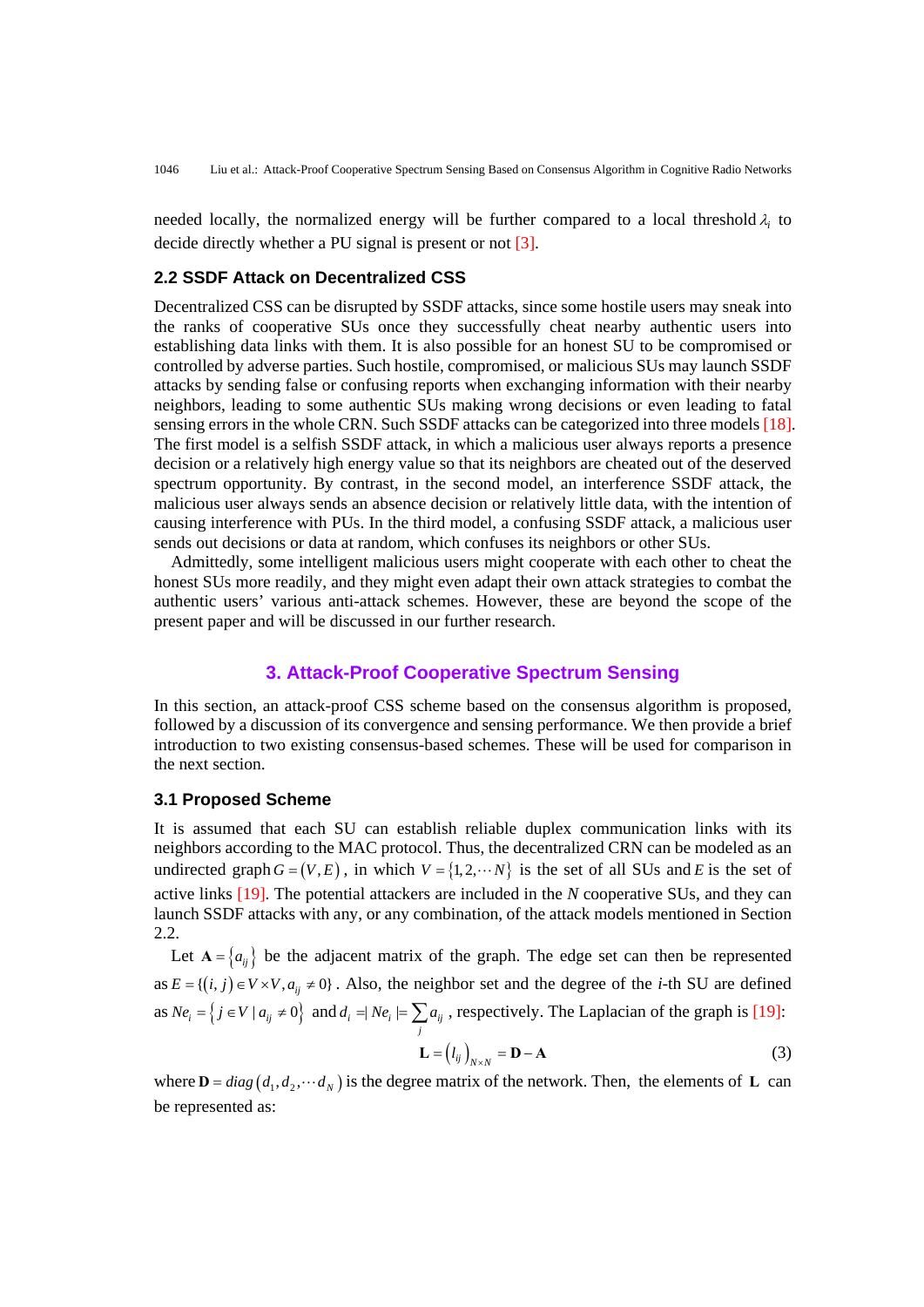$$
l_{ij} = \begin{cases} -1, & \text{if } j \in Ne_i \\ d_i, & \text{if } j = i \\ 0, & \text{otherwise} \end{cases} \tag{4}
$$

Based on the above assumptions, our proposed scheme can be represented with the following three steps:

*Step 1.* Local spectrum sensing. In this step, each SU individually performs local spectrum sensing with an energy detector, and the normalized accumulated energy within the observation time  $T_i$  is recorded as its initial state (i.e.,  $x_i(0) = Y_i$ ).

*Step 2.* Information exchange iteration. After synchronous local spectrum sensing, each SU tries to establish communication links with its nearby users. If the links are established successfully, all cooperative SUs will begin to exchange sensing states with their link neighbors. Because of the lack of any central authentication, malicious SUs could launch SSDF attacks secretly at any arbitrary moment by sending false or confusing reports to their neighboring users. Thus, in order to avoid the potential for wrong decisions, each authentic cooperating SU has to continually monitor the reports sent by its neighbors and reject misleading reports as soon as possible.

Given the above analysis, we introduce some special anti-attack techniques at each authentic SU during the information exchange. The detailed procedure is listed as follows.

*1*) For any authentic user  $i \in [1, N]$ , initialize the iteration with the state  $x_i(0)$ ,  $k = 0$ .

*2)* At time instant *k*, update the SU's neighbor set  $Ne<sub>i</sub>(k)$  and degree  $d<sub>i</sub>(k)$ . Then, register each neighbor's current report as:  $R_{ii}(k) = x_i(k)$  for  $\forall j \in Ne_i(k)$ , and get the average value for the neighborhood:

$$
u_i(k) = \frac{x_i(k) + \sum_{j \in Ne_i(k)} x_j(k)}{1 + d_i(k)}
$$
(5)

*3)* Find the neighbor with the maximum deviation from  $u_i(k)$ , that is:

$$
j_0 = \arg\max_{j \in N e_i(k)} \left\{ x_j(k) - u_i(k) \right\} \tag{6}
$$

and record that neighbor as a suspect selfish or interference attacker.

*4)* Calculate the average for the neighborhood without the suspect, that is:

$$
u_i^{'}(k) = \frac{x_i(k) + \sum_{j \in Ne_i(k)} x_j(k) - x_{j_0}(k)}{d_i(k)}
$$
(7)

*5)* Let  $\lambda_c$  be the predefined threshold for each user's final decision in Step 3. If  $(u_i(k) - \lambda_c)(u_i(k) - \lambda_c) < 0$ , then, because of its abnormality, the suspect  $j_0$  is very likely an attacker of the first or second model. Thus, it should be excluded from the *i*-th SU's neighborhood, that is:

$$
Nei(k) = Nei(k) / j0
$$
 (8)

6) If  $k \ge 20$  and mod  $(k, 10) = 0$ , then, for  $\forall j \in Ne$ ,  $(k)$ , calculate the standard deviations of its recent ten and the last ten reports to the *i*-th SU, respectively, and register them as:

$$
a = std\left(R_{ij}(k-9), R_{ij}(k-8), \cdots, R_{ij}(k)\right),\tag{9}
$$

$$
b = std\left(R_{ij}(k-19), R_{ij}(k-18), \cdots, R_{ij}(k-10)\right)
$$
\n(10)

*7)* If  $a > b$  for some neighbor  $j_1 \in Ne_i(k)$ , then  $j_1$  will be excluded from the neighborhood as a potential confusing attacker: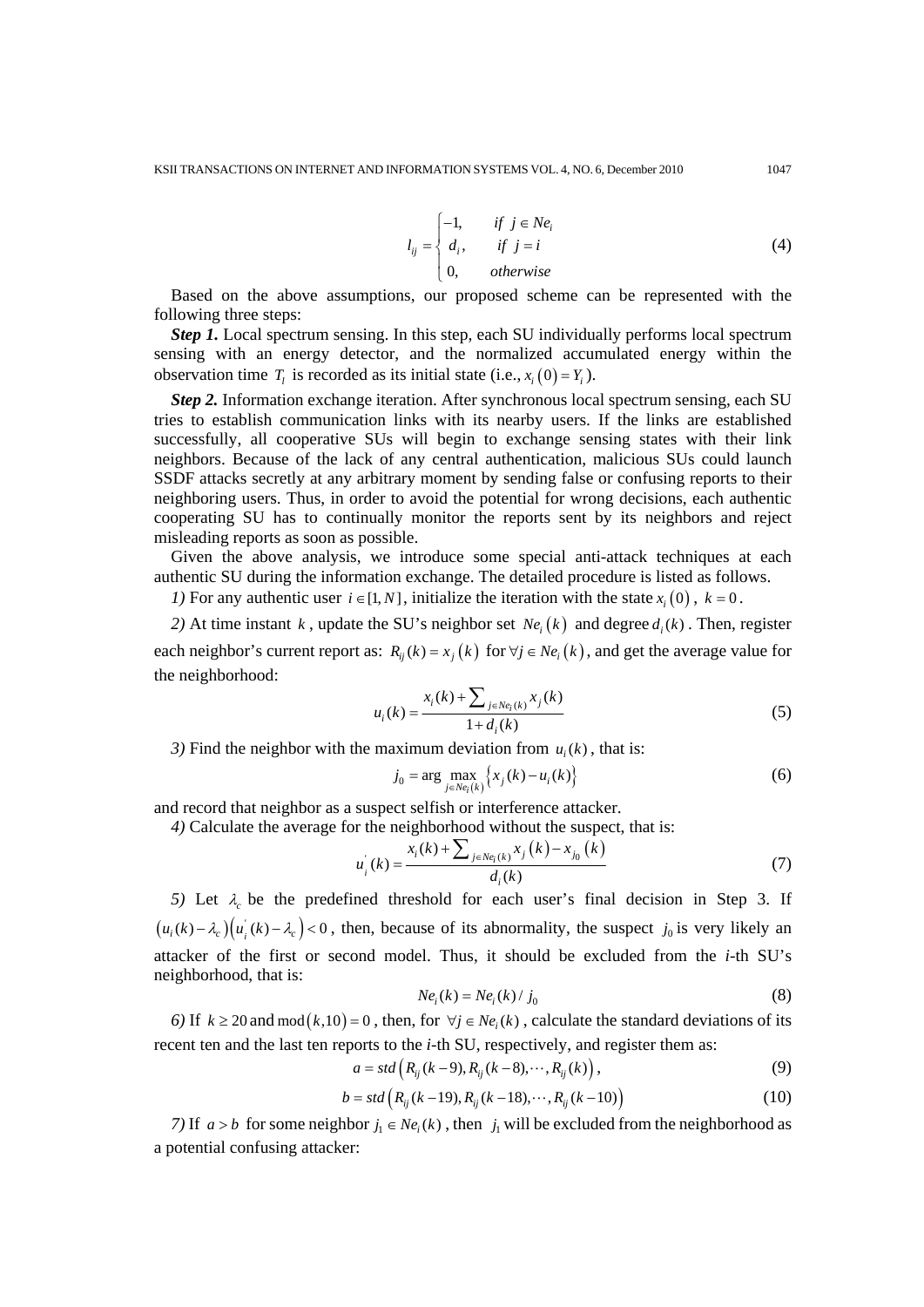$$
Nei(k) = Nei(k) / j1
$$
\n(11)

*8)* Update each user's state with the following rule [23]:  $x_i (k+1) = W_{ii} (k) x_i (k) + \sum_{j \in Ne_i(k)} W_{ij} (k) x_j (k)$  (12)

where  $W_{ii}(k)$  is Metropolis weight, defined by [23] as:

$$
W_{ij}(k) = \begin{cases} \frac{1}{1 + \max\{d_i(k), d_j(k)\}}, & \text{if } j \in Ne_i(k) \\ 1 - \sum_{n \in Ne_i(k)} W_{in}(k), & \text{if } i = j \\ 0, & \text{otherwise} \end{cases}
$$
(13)

By this rule, the weight on each edge is one over one plus the larger degree at its two incident vertices, and the self-weights are chosen such that the sum of weights at each SU is 1. The corresponding vector form of the iteration rule can be represented as [23]:

$$
\mathbf{X}(k+1) = \mathbf{W}(k)\mathbf{X}(k) \tag{14}
$$

where  $W(k) = \{W_{ii}(k)\}\)$  denotes the Metropolis weight matrix, and

$$
\mathbf{X}(k) = \{x_1(k), x_2(k), \cdots, x_N(k)\}
$$

is the state vector of all cooperating SUs.

*9)* Update the discrete time instant:  $k = k + 1$ .

*10)* If  $k \geq T_c$  ( $T_c$  can be simply interpreted as the maximum iteration times), then break the iteration; else, continue from *2)*. That is, once the iteration time exceeds the given constraint, the information exchange must stop, whether or not a common value has been reached.

The motivation behind *6)* and *7)* in the above procedure can be explained as follows. According to the consensus notion [19][23], if the information exchange between the neighboring users is regularly carried out with the iteration rule (14), then, for any authentic neighbor  $j \in Ne<sub>i</sub>(k)$ , its real state  $x<sub>i</sub>(k)$  will asymptotically converge to the average consensus [23] (also see (19) in subsection 3.2). As a result, the fluctuation of neighbor *j* 's corresponding reports to the *i*-th SU will gradually decrease; thus, the standard deviation of the sequential piecewise reports assumes a non-increasing trend. For simplicity of implementation, every 10 reports are registered as one group; then,  $a \leq b$  for authentic neighbors. However, because of the randomness of its fabricated reports, this will not be the case should neighbor *j*

be a confusing attacker who aims at deliberately disrupting cooperation. Therefore, we can use this characteristic to identify and reject the third type of attackers, at the cost of the extra memory required by each authentic SU to record the recent 20 reports from its neighbors.

*Step 3*. Final decision. Following the conclusion of information exchange, each user individually makes the final decision by comparing its final state with  $\lambda_c$ , that is:

$$
D_i = \begin{cases} 1, & x_i(k) > \lambda_c \\ 0, & \text{otherwise} \end{cases} \tag{15}
$$

#### **3.2 Convergence Discussion**

Undoubtedly, when there are no attackers, a simplified iteration procedure with only rule (14) suffices for carrying out the required information exchange. Without considering any anti-attack strategies, the network can be simply viewed as a fixed, undirected graph. In this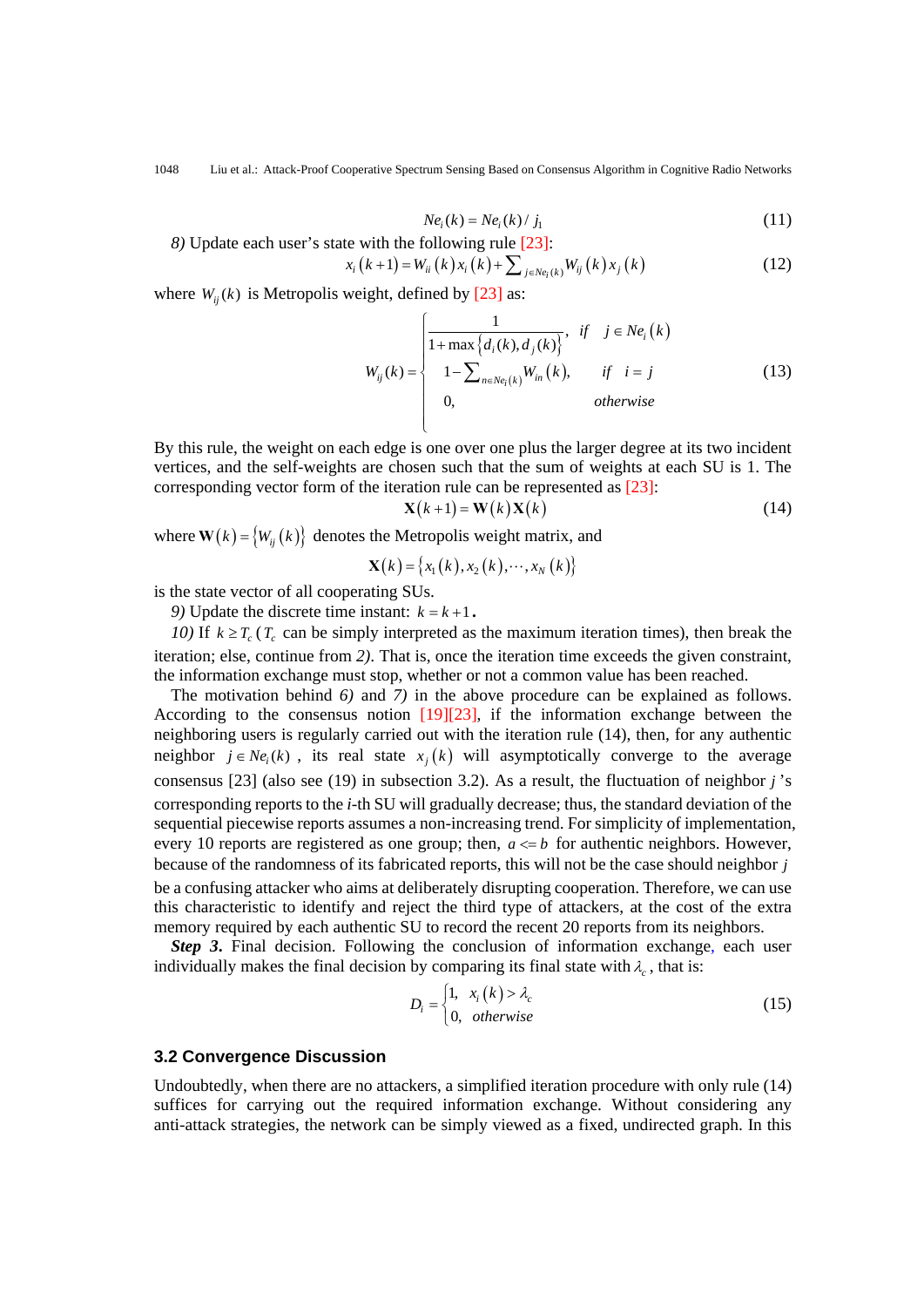case, the matrix  $W(k)$  from (13) is time-invariant (i.e.,  $W(k) = W$ ), symmetric, and doubly stochastic, with the following properties[23]:

$$
1^T W = 1^T, \ W1 = 1, \ \rho(W - 11^T / N) < 1 \tag{16}
$$

where  $\rho(\cdot)$  denotes the spectral radius [23] of the given matrix and **1** is the unit vector. That is, all of its row and column sums are equal to one, and all of the eigenvalues are real and ranged in  $(-1,1]$  . On the basis of  $(14)$ , we define a *k*-step transition matrix as  $\Psi(k) = W(k-1) \cdots W(1) W(0)$ , and then we have:

$$
\mathbf{X}(k) = \mathbf{\Psi}(k)\mathbf{X}(0) \tag{17}
$$

Further, as derived in [23], we can obtain

$$
\lim_{k \to \infty} \Psi(k) = \lim_{k \to \infty} \mathbf{W}^k = \mathbf{1} \mathbf{1}^T / N \tag{18}
$$

or, equivalently, all cooperative SUs will reach an average consensus asymptotically [19][23]

$$
x_i(k) \to x^* = \frac{1}{N} \sum_{i=1}^{N} x_i(0) = \frac{1}{N} \sum_{i=1}^{N} Y_i, \text{ as } k \to \infty, \text{ for } \forall i \in [1, N] \tag{19}
$$

with the convergence speed precisely  $\rho \left( \mathbf{W} - \mathbf{11}^T / N \right)$  [23].

However, when several attackers are present, iteration with only rule (14) will lead to fatal sensing errors, since the average consensus will be disrupted. The whole network will move towards the false or random reports sent by attackers. In contrast, our proposed scheme applies some techniques to exclude potentially malicious users from the neighborhood of authentic SUs as soon as possible. This may result in unbalanced information exchange along certain edges of the initial graph. That is to say, although a potential attacker can still receive reports from neighboring authentic SUs, they may reject the attacker's own reports. With our iteration procedure, the neighborhood of each authentic user must be determined according to what it is receiving currently and has received in the past. As a result, the proposed scheme is essentially associated with a sequence of directed sub-graphs  $G_a(k) = (V_a, E_a(k))$ , in which  $V_a$  and  $E_a(k)$ denote the sets of authentic SUs and active edges, respectively. Enlightened by [24], we summarize the convergence of the proposed scheme with the following theorem.

*Theorem:* For dynamic sub-graphs  $G<sub>a</sub>(k)$ , if there exists an infinite sequence of uniformly bounded, non-overlapping time intervals  $[n, n+T)$ , which can make the graph union  $U_{k=n}^{n+T-1}G_a(k) = \left\{G_a(n), G_a(n+1), \cdots, G_a(n+T-1)\right\}$  strongly connected (or, equivalently, have a spanning tree), then a consensus can be asymptotically achieved through the proposed scheme. *Proof:* Let  $G_a = \{G_a, G_a, \dots, G_a\}$  be the set of all possible directed sub-graphs  $G_a(k)$  during

the information exchange, and let  $\overline{W}_a = \{W_{a1}, W_{a2}, \cdots W_{as}\}\$  be the corresponding set of all possible weight matrices  $W_a(k)$ . Obviously, both  $G_a$  and  $\overline{W}_a$  have finite elements.

Let the set  $\{W_a(n), W_a(n+1), \cdots, W_a(n+T-1)\}\$  denote the weight matrices corresponding to the dynamic sub-graphs  $G_a(k)$  at discrete times  $k \in [n, n+T)$ . By the definition in(13), we know that  $W_a(k)$  is a (row) stochastic matrix, with the diagonal entries  $W_{ai}(k)$  always being strictly positive [23]. Thus, the matrix product

$$
\Pi_{k=n}^{n+T-1} \mathbf{W}_a(k) = \mathbf{W}_a(n+T-1) \cdots \mathbf{W}_a(n+1) \mathbf{W}_a(n)
$$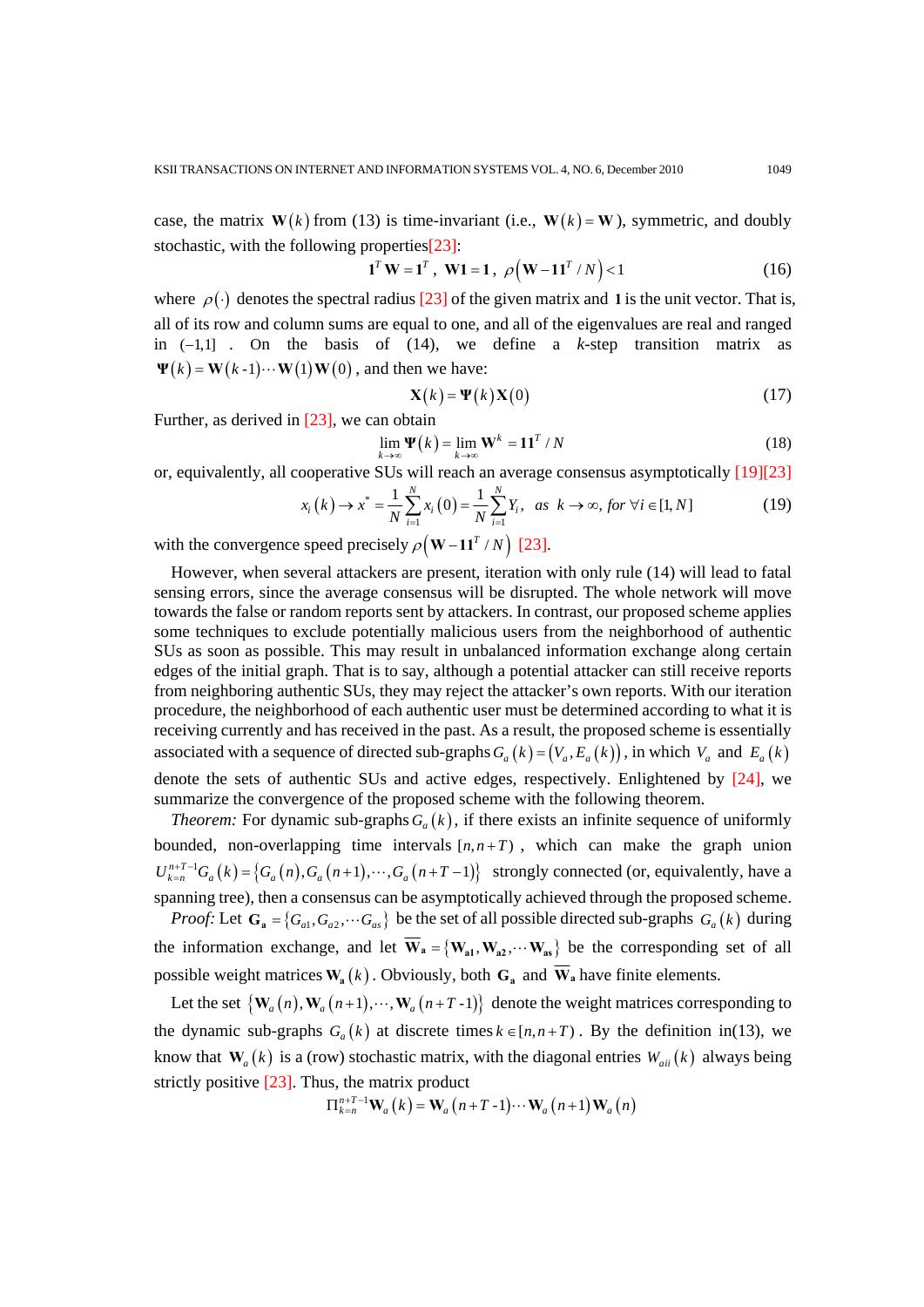is a stochastic matrix with positive diagonal entries<sup>[24]</sup>. Also, from(13),  $W_a(k)$  is nonnegative, with all its entries  $W_{ai} \ge 0$ . Then, as proved by [25], we can get:

$$
\Pi_{k=n}^{n+T-1} \mathbf{W}_a(k) \ge \mu \sum_{k=n}^{n+T-1} \mathbf{W}_a(k)
$$
\n(20)

where  $\mu > 0$  can be specified from matrices  $W_a(k)$  [25]. If the union  $U_{k=n}^{n+1-1}G_a(k)$  has a spanning tree, then the directed graph corresponding to the matrix summation  $\sum_{k=n}^{n+T-1} \mathbf{W}_a(k)$ also has a spanning tree, which in turn implies that the matrix product  $\prod_{k=n}^{n+T-1} \mathbf{W}_a(k)$  will also have a spanning tree [24].

As represented in [23], all eigenvalues of  $W_a(k)$  lie in the range of  $(-1,1]$ , with 1 being a trivial eigenvalue. According to lemmas 3.5 and 3.7 in [24],  $W_a(k)$  will be stochastic, indecomposable, and aperiodic (SIA). That is,  $\lim_{n\to\infty} \mathbf{W}_a^n(k) = \mathbf{1}\mathbf{v}^T$ , where **v** is some negative column vector satisfying  $\mathbf{W}_a^T(k)\mathbf{v} = \mathbf{v}$  and  $\mathbf{1}^T \mathbf{v} = 1$  [24]. Further, with the help of lemma 3.2 in [24], we can derive that the matrix product  $\Pi_{k=n}^{n+T-1} \mathbf{W}_{a}(k)$  is also SIA. Then, there exists some column vector **y** such that:

$$
\lim_{T \to \infty} \Pi_{k=n}^{n+T-1} \mathbf{W}_a(k) = \mathbf{1} \mathbf{y}^T
$$
\n(21)

Therefore, a consensus can be asymptotically achieved through the proposed scheme with very weak long-term connectivity of the graph union required.

Intuitively, if the collection of authentic sub-graphs associated with the proposed scheme is strongly connected during information exchange, a consensus can be guaranteed at all authentic SUs. Essentially, such connectivity means that any two authentic SUs can directly or indirectly exchange their sensing results for sufficiently long duration [18]. Of course, in practice, even if the consensus-based scheme can reliably exclude attackers as soon as possible, some authentic users will inevitably be partially impacted by the malicious reports. In very rare cases, some might even be excluded as attackers by mistake due to the limitations of the anti-attack techniques. In addition, because of the sensing-time constraints, the iteration might be compelled to stop before reaching any acceptable consensus, which may also lead to a wrong decision at some SUs. However, allowing for these few exceptions, the proposed scheme generally still ensures that most authentic SUs converge to some common state with tolerable differences between them.

#### **3.3 Sensing Performance Analysis**

Because of the randomness of attacker's partial negative effects, it is very difficult to represent theoretically the exact cooperative sensing performance of the proposed scheme with closed forms. However, it can be approximated numerically by the average performance of all authentic SUs (see the simulation results in subsection 4.3).

It is obvious that the earlier real attackers are excluded, the less destruction authentic users will confront, thereby obtaining better sensing performance. Ideally, if the iteration time is sufficient, and if partial negative effects can be ignored, a common value will be reached as the final decision statistic by all authentic SUs:

$$
x^* = \frac{1}{N_a} \sum_{j \in V_a} x_j(0) = \frac{1}{N_a} \sum_{j \in V_a} Y_j = \frac{1}{N_a} Y_0
$$
 (22)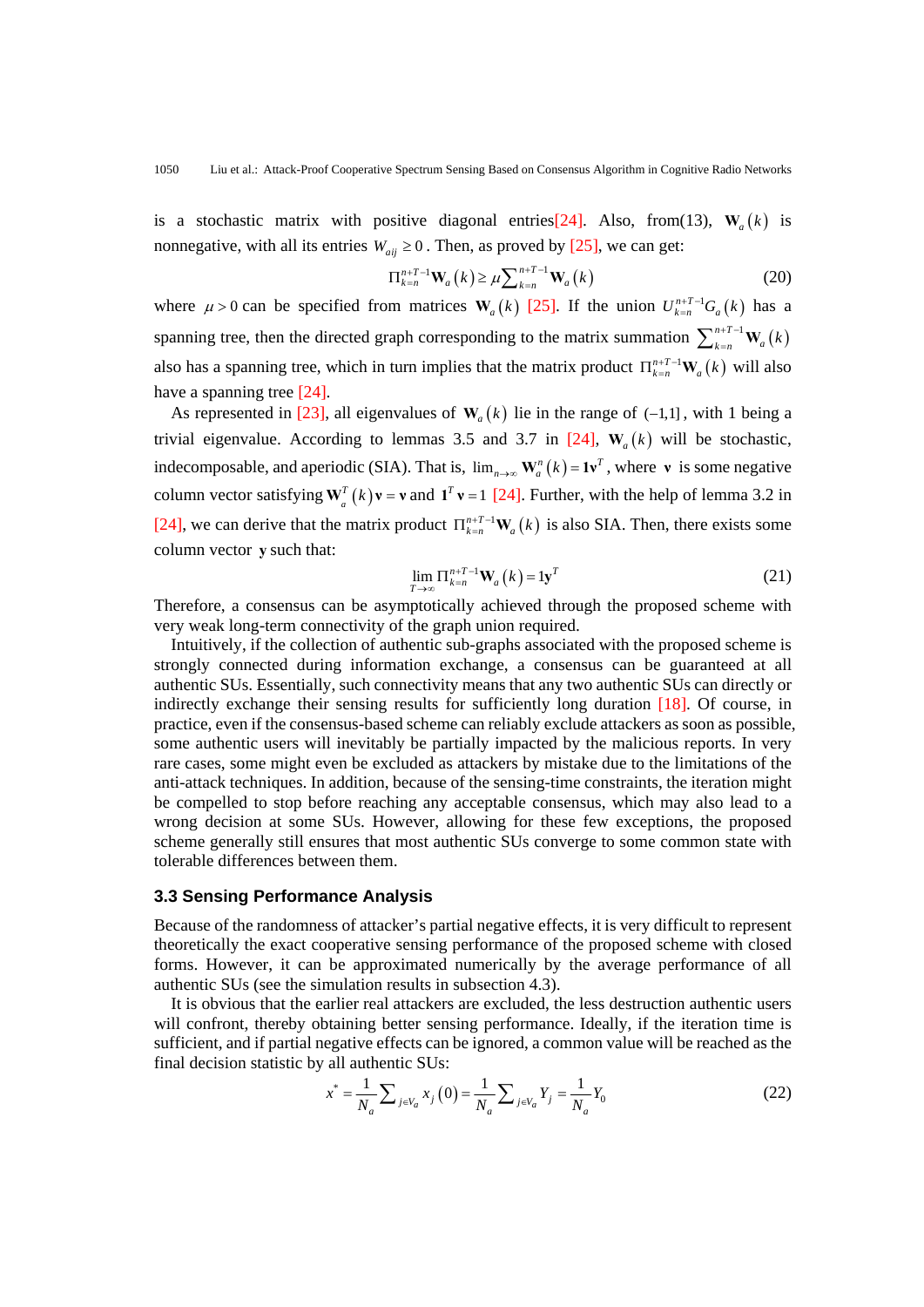where  $N_a$  is the number of authentic SUs and  $Y_0 = \sum_{j \in V_a} Y_j$  can be understood as the equal gain combination (EGC) test statistic of all authentic SUs [4]. It has been derived that the sum of  $N_a$  independent chi-square random variables is another chi-square variate  $[26]$ , so, from (2):

$$
Y_0 = \sum_{j \in V_a} Y_j \sim \begin{cases} \chi^2_{2mN_a}, & H_0 \\ \chi^2_{2mN_a} \left( 2m \sum_{j \in V_a} \gamma_j \right), & H_1 \end{cases}
$$
(23)

Thus, over an AWGN channel, the collective probabilities of false alarm and detection can be derived as  $[5]$ :

$$
Q_f = P\left\{x^* > \lambda_c \mid H_0\right\} = P\left\{\sum_{j \in V_a} Y_j > N_a \lambda_c \mid H_0\right\} = 1 - \Gamma\left(\frac{N_a \lambda_c}{2}, m N_a\right),\tag{24}
$$

$$
Q_d = P\left\{x^* > \lambda_c \mid H_1\right\} = P\left\{\sum_{j \in V_a} Y_j > N_a \lambda_c \mid H_1\right\} = Q\left(\sqrt{2m\sum_{j \in V_a} \gamma_j}, \sqrt{N_a \lambda_c}, m N_a\right) \tag{25}
$$

where  $Q(\cdot,\cdot)$  and  $\Gamma(\cdot,\cdot)$  denote the Marcum Q-function and the incomplete gamma function, respectively, with the definitions used in Matlab2009b [27]:

$$
Q(a,b,m) = \int_b^{\infty} \frac{x^m}{a^{m-1}} \exp\left(-\frac{x^2 + a^2}{2}\right) I_{m-1}(ax) dx , \qquad (26)
$$

$$
\Gamma(x,a) = \frac{1}{\Gamma(a)} \int_0^x e^{-t} t^{a-1} dt,
$$
\n(27)

and  $\Gamma(a)$  is the gamma function  $\Gamma(a) = \int_0^\infty e^{-t} t^{a-1} dt$ .

Further, over fading channels, the corresponding average probability of detection is obtained by integrating (25) over the distribution of  $\gamma_0 = \sum_{j \in V_a} \gamma_j$ , that is:

$$
\overline{Q}_d = \int_{\gamma_0} Q_d(x) f_{\gamma_0}(x) dx \tag{28}
$$

where  $f_{\gamma_0}(x)$  is the PDF of  $\gamma_0$ .

However, in practice, considering the unavoidable partial negative impacts from attackers and the sensing-time constraints, the variable matrix  $W(k)$  is, in general, not doubly stochastic. Thus, the final tolerable consensus of all authentic SUs is expected to deviate from the average value of their initial states to some extent. Moreover, in rare cases, some authentic users even might be mistaken as attackers, which will directly deteriorate the collective performance. Therefore, the expressions in (24)-(28) can only be regarded as the upper bounds for the proposed scheme's sensing performance in ideal cases.

## **3.4 Other Consensus-Based Schemes**

Before continuing the simulation, we will introduce two existing consensus-based schemes, which we term for short the Basic scheme [12] and Yu scheme [18].

*Basic scheme*: This is the prototype of all consensus-based CSS schemes. All cooperative SUs are assumed to report honestly, and each updates the state only by the following iteration rule, without any anti-attack consideration [12]:

$$
x_i(k+1) = x_i(k) + \varepsilon \sum_{j \in Ne_i(k)} a_{ij} (x_j(k) - x_i(k))
$$
 (29)

where  $\varepsilon$  is the step size ranged in  $0 < \varepsilon < 1/\Delta$ , with  $\Delta$  being the maximum degree of the graph.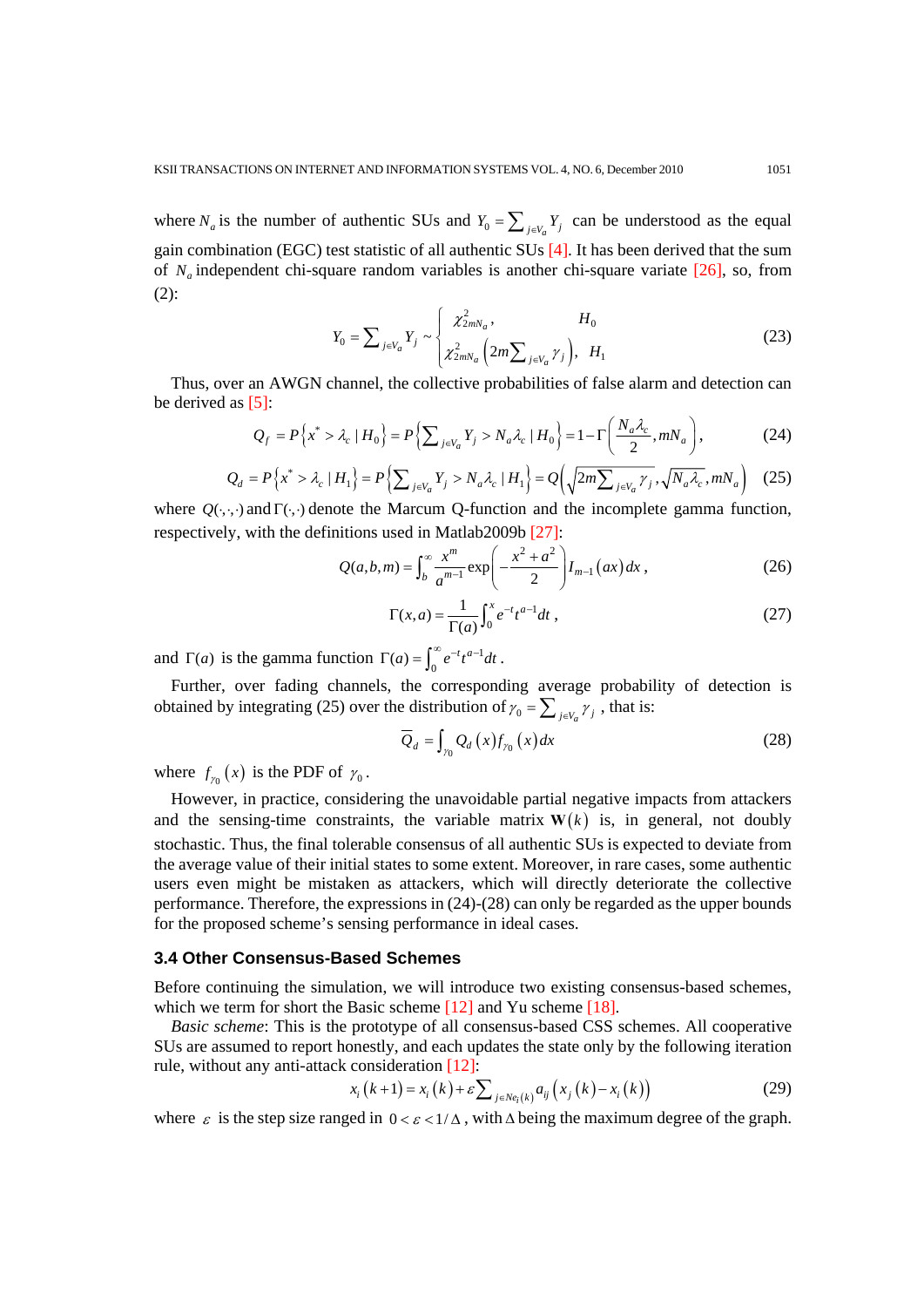*Yu scheme*: In this scheme, each authentic user directly excludes the link neighbor whose current report has the most deviation from the last mean value of the neighborhood and then iterates with the same rule as  $(29)$  [18].

Similarly, [19] has verified that rule (29) can guarantee a consensus by all cooperating users with an exponential rate of convergence. It is obvious that the Basic scheme can hardly counter any SSDF attacks. Although some initial attempts have been made in the Yu scheme [18], its effectiveness in countering these attacks is very limited, even sometimes resulting in unintentional fatal consequences, as we will show by simulation in Section 4. What should be especially noted is that, in practical implementation, it is difficult for each SU in both of these schemes to obtain prior knowledge of the network's maximum degree. Thus, we use an alternative rule based on Metropolis weights [23] as given in (14), by which each SU only needs to know the degrees of its neighbors to determine its next state. Besides that, the existing schemes never touch the sensing-time constraints, a problem that is addressed properly in the proposed scheme. Even if the time duration for local sensing or information exchange is insufficient, each authentic user can still obtain a final decision individually, though the collective sensing performance of the whole CRN might deteriorate to some extent. To minimize this deterioration, a novel MAC-layer sensing mechanism should be designed to optimize the sensing time before this scheme is implemented, though designing such a mechanism is outside the scope of this paper.

## **4. Simulation Results and Discussion**

To evaluate its performance, this section will compare the proposed scheme with the two pre-existing schemes above. The simulations will concern the aspects of convergence and sensing performance.

#### **4.1 Simulation Setup**

We study a decentralized CRN, where the sensing channels of all SUs are modeled as quasi-static, flat, Suzuki fading channels [28] without any spatial correlation. Thus, the channel gains only vary from sensing period to sensing period, and the instantaneous SNR of any SU can be represented statistically as [28]:

$$
\gamma_{dB} = \gamma_{dB} + Shadow_{dB} + Fading_{dB}
$$
\n(30)

where the three terms in dB on the right denote the mean SNR, the shadowing (also called large-scale fading) effects, and the small-scale fading effects, respectively. In our simulations, the relative distances between any two SUs are assumed to be much smaller than their distances to the PU; thus, all SUs experience I.I.D channel effects, with the same  $\bar{y}_{AB} = 5dB$ . Further, the shadowing effects are assumed to be log-normally distributed with the power-spread factor set as  $\sigma_{\text{dB}}$  = 8dB, and small-scale fading is modeled as Rayleigh fading for simplicity.

For each SU, energy detection is performed individually with the same time-bandwidth product  $m = 5$ , and we directly produce the output energy of each SU according to (2). The maximum number of iterations for local-information exchange in the second step is set to be 200, and the tolerance between the final states of any two SUs is set to be less than 0.1dB if consensus has been reached. For the simulations of the Basic and Yu schemes, all SUs are assumed to know the maximum degree of the network, and the step size is set to  $\varepsilon = 0.99 / \Delta$ .

## **4.2 Convergence Simulation**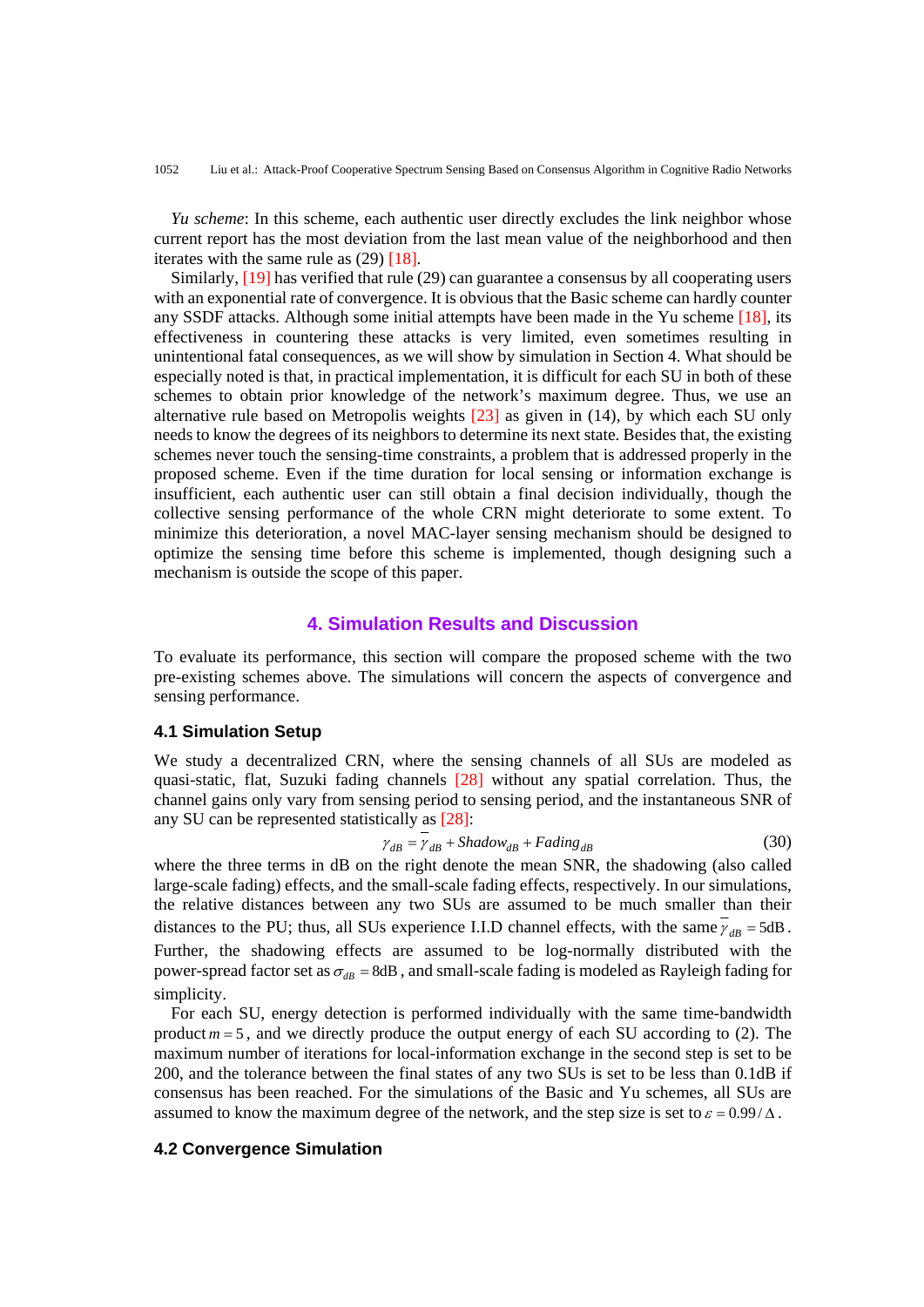In the first part of our simulations, we consider two example topologies of CRNs to investigate the convergence of these three consensus-based schemes under different SSDF attacks. As shown in Fig. 3 (a) and (b), both are modeled as connected graphs  $G = (V, E)$ . For simplicity, we assume that  $a_{ij} = 0/1$  and that all edges have the same weight. The topology in Fig. 3-(a) denotes a CRN composed of 11 SUs and 18 links, while that in **Fig. 3-(b)** corresponds to a CRN with 50 SUs and 120 links. Four different scenarios are discussed: no attacker, one attacker, two attackers, and more than two attackers. For each scenario, 100,000 trials have been performed, and the threshold for making the final decision was set to  $\lambda_{\rm s} = 13.4$ . Three indicators are defined to evaluate these three schemes. The failure ratio (FR) is the percentage of the cases in all trials in which more than 10% authentic SUs deviated from any one of the others by more than 0.1dB difference. This is used for assessing the extent of convergence failure. The time ratio (TR) is defined as the average proportion of the given iteration times that were required for more than 90% of authentic SUs to reach a tolerant consensus. Thus, TR well reflects the convergence speed. The third measurement is the attack-proof ratio (APR). It corresponds to the average percentage of the cases in all trials in which more than 90% of authentic SUs still made the right decisions when some attackers were present.



 **(a)** 11 SUs and 18 links **(b)** 50 SUs and 120 links **Fig. 3**. Two examples of the CRN topology

|                    |                     | <b>Topology 1</b> | ວມ<br><b>Topology 2</b> |                     |  |
|--------------------|---------------------|-------------------|-------------------------|---------------------|--|
| <b>Sche</b><br>mes | FR<br>$\frac{1}{2}$ | TR<br>$\%$        | FR<br>$\mathcal{O}_0$   | TR<br>$\frac{9}{0}$ |  |
| <b>Basic</b>       |                     | 12.5              |                         | 34.3                |  |
| Υu                 |                     | 5.9               | 51.9                    | $26.$ f             |  |

Proposed 2.1 10.5 7.4 36.2

**Table 1**. Convergence comparison in the first topology when there are no attackers

We start with the simplest scenario, the one in which there are no attackers. As shown in the left part of **Table 1**, by 100,000 trials in the first topology, the Basic scheme can always guarantee an average consensus of the initial states, while both of the other schemes have some probability of convergence failure. In terms of convergence speed, the Yu scheme performs best, with only 11 iterations required on average before a tolerable consensus can be reached. The Basic and the proposed schemes need about 25 and 21 iteration times to reach consensus, respectively, or 12.5% and 10.5% of the given 200 iteration times. This is mainly because the Yu scheme directly excludes the neighbor with the maximum average deviation in any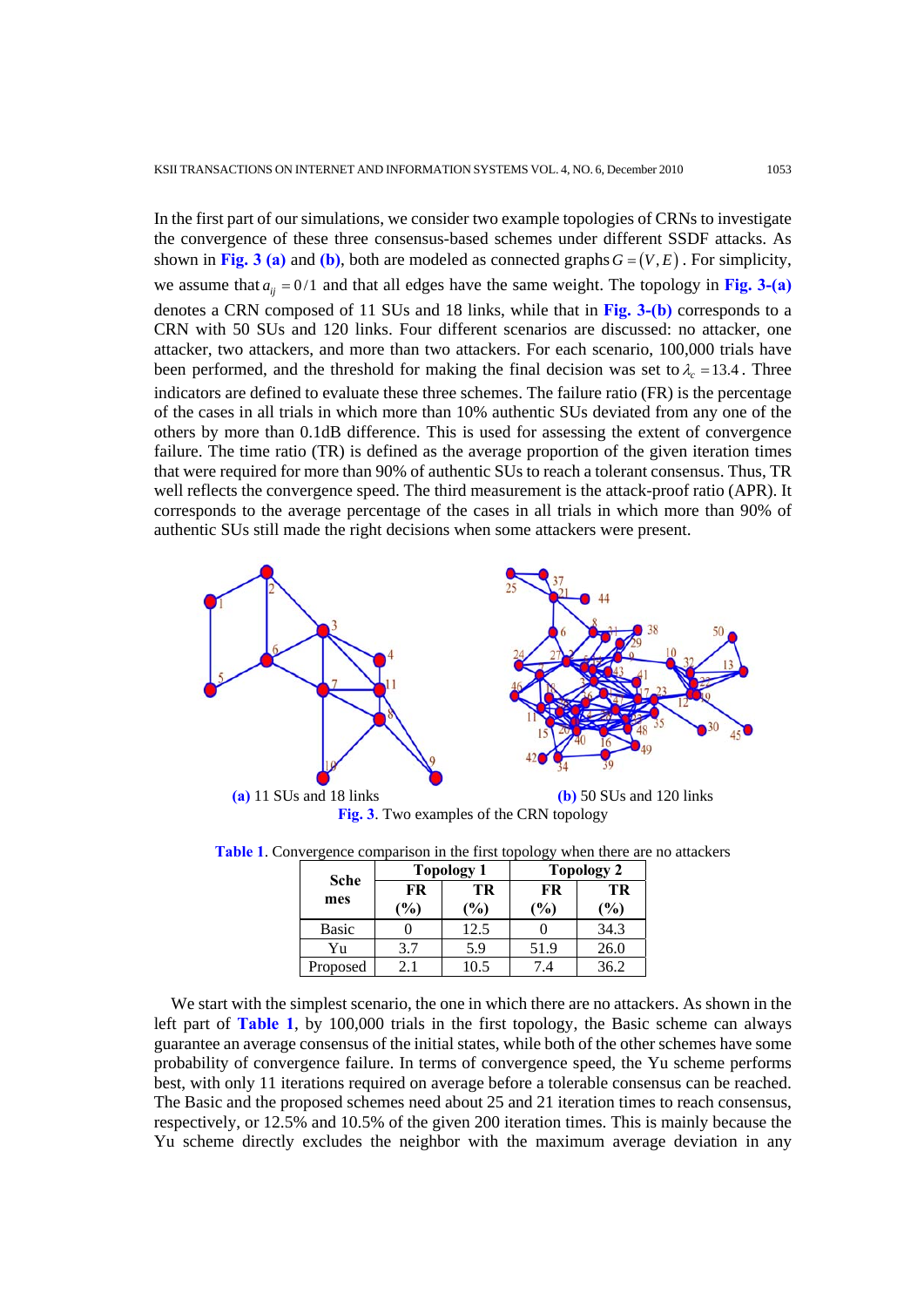iteration, rapidly reducing the number of authentic links. For a random trial, **Fig. 4 (a)**, **(b)** and (c) depict the states of all 11 SUs in the first topology during the iteration process under  $H_0$  in each of these three schemes, respectively. Similar results were obtained in the second topology. From the right part of **Table 1**, we can observe that all three schemes in the second topology required more iteration times to reach an acceptable consensus, and the failure ratio grew quickly in both the Yu scheme and the proposed scheme, since the probability that a single user will be mistaken as an attacker rises with the increasing scale of the network.



**Fig. 4.** Iteration process of all 11 SUs under  $H_0$  by different consensus-based schemes when there are no any attackers in the CRN with the first topology

In the second scenario, one malicious user is assumed to be present in the CRN. Taking the first topology as an example, suppose the  $11<sup>th</sup> SU$  is a malicious user who can launch SSDF attacks using the three models mentioned in Section 2. For a selfish attack, the 11<sup>th</sup> SU always reports '80' under  $H_0$ . Meanwhile, for an interference attack, it reports the invariable state '1' under  $H_1$ , and for a confusing attack, it sends a random report between [0, 10m] under  $H_0$ . All three attacks in this scenario are assumed to begin from the  $8<sup>th</sup>$  iteration. **Table 2** lists the comparison between the three schemes in terms of the three indicators under different SSDF attack models, where time-ratio measurements greater than 100 % indicate that no tolerable convergence could be reached in any trial. It is clear that the proposed scheme can protect authentic users from all three types of SSDF attack, guaranteeing a consensus in most cases, while the other two schemes are very likely to confront fatal errors. In particular, under a confusing attack, both the Basic and Yu schemes hardly even converge over a very long time;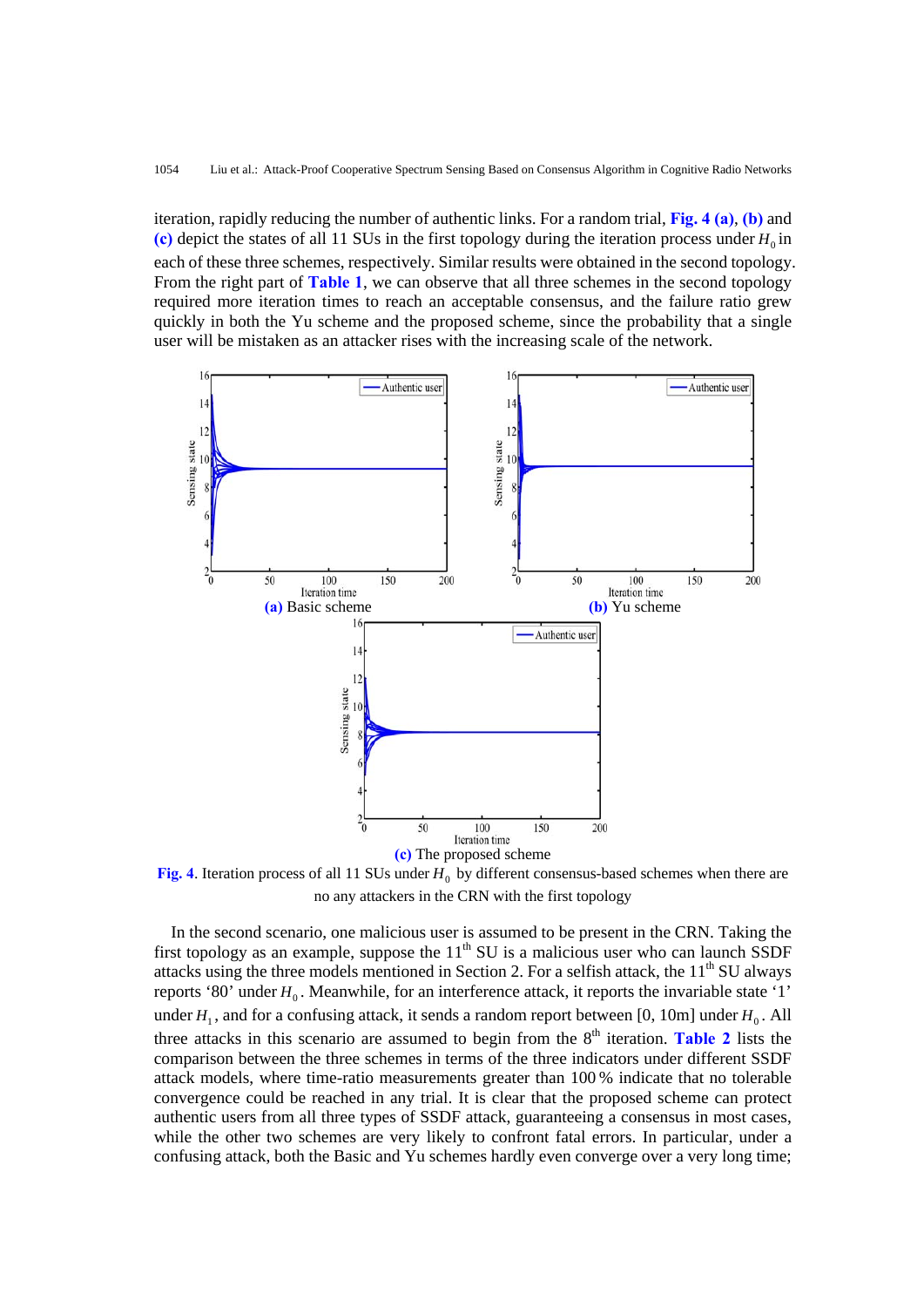both have poor robustness against this model of attack. Such results are not surprising. The Basic scheme takes no consideration of sensing security, and the Yu scheme frequently fails to reject the real malicious user since the attacker-exclusion rule is too rough. This results in the whole network moving towards the false or confusing states generated by the attacker. To exemplify the proposed scheme's capability for excluding SSDF attacks, **Fig. 5** depicts the iteration process of all 11 SUs in a random trial of each of these three schemes when the  $11<sup>th</sup>$ SU launches an interference attack.

|                | Selfish attack |               |               | Interference attack |               |            | <b>Confusing attack</b> |               |            |
|----------------|----------------|---------------|---------------|---------------------|---------------|------------|-------------------------|---------------|------------|
| <b>Schemes</b> | FR             | TR            | <b>APR</b>    | FR                  | TR            | <b>APR</b> | <b>FR</b>               | TR            | <b>APR</b> |
|                | $\%$           | $\frac{1}{2}$ | $\frac{1}{2}$ | $\frac{1}{2}$       | $\frac{1}{2}$ | (%)        | (%)                     | $\frac{1}{2}$ | (%)        |
| <b>Basic</b>   |                | 41.5          |               |                     | 85.5          |            | 100                     | $100^{+}$     |            |
| Yu             | 4.5            | 27.0          | 2.5           | 3.8                 | 61.0          | 1.1        | 100                     | $100^{+}$     | 0.5        |
| Propo<br>sed   | 2.5            | 12.5          | 80.2          | 2.7                 | 23.5          | 78.7       | 2.1                     | 11.5          | 81.8       |

**Table 2**. Convergence comparison in the first topology when there is one attacker



**Fig. 5**. Iteration process of all 11 SUs under  $H_1$  by different consensus-based schemes when there is one interference attacker in the CRN with the first topology

In the third scenario, we consider the case of two attackers. Within the first topology, the  $5<sup>th</sup>$ and  $11<sup>th</sup>$  SUs are assumed to launch SSDF attacks beginning with the  $10<sup>th</sup>$  and  $20<sup>th</sup>$  iterations, respectively. **Table 3** compares the indicators for each of the three schemes under different combinations of attack models used by these two malicious users. The condition '2 Selfish'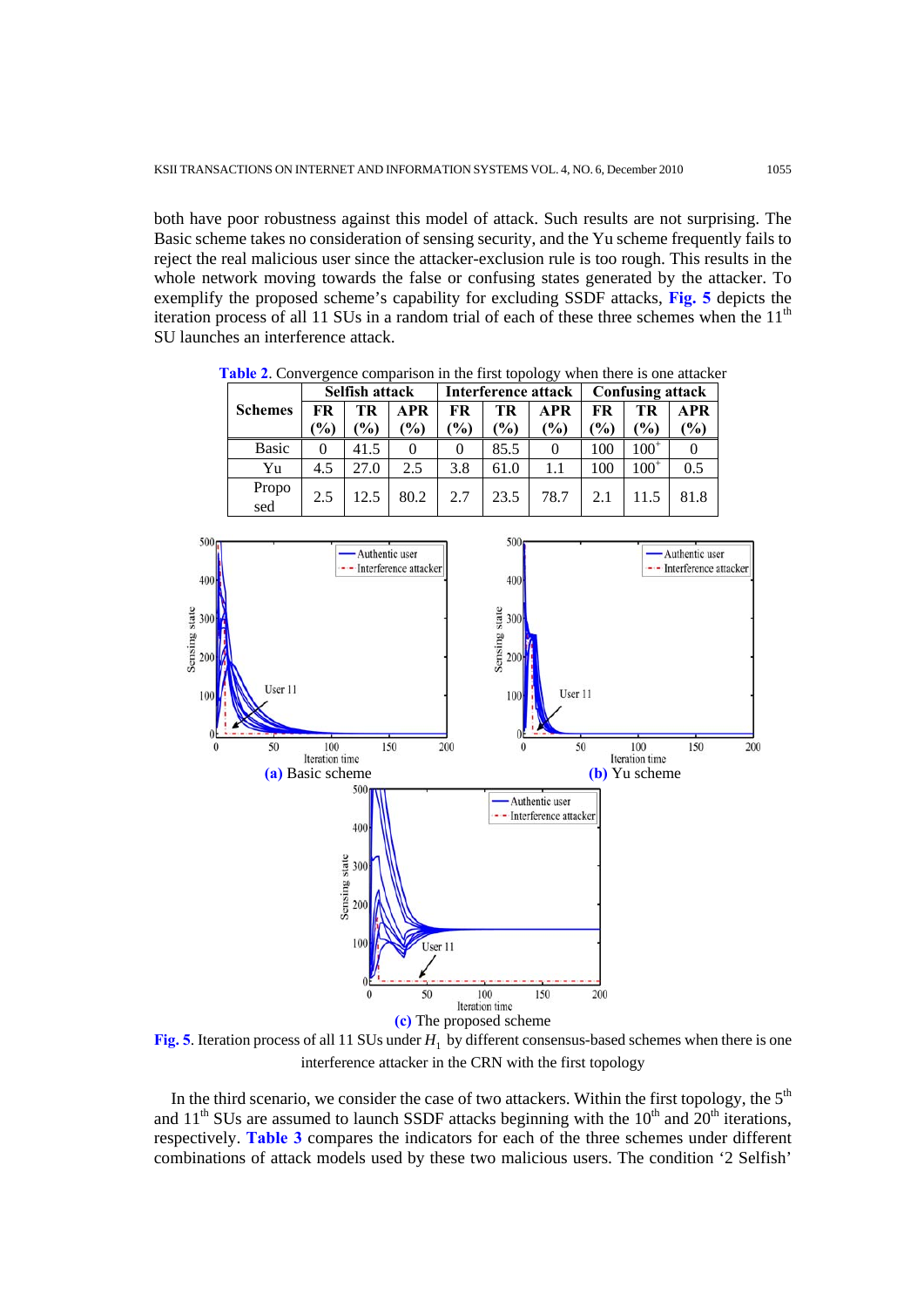means that users 5 and 11 always send '80' and '120' when attacking, respectively. '2 Interference' represents the case that they always report '1' and '3', respectively, while 'Selfish and Confusing' denotes a combined attack in which user 5 always sends '80' and user 11 sends random reports ranged in [0,10m]. From this table, the Basic and Yu schemes are proven to be more vulnerable than they are in the one-attacker scenario, while the proposed scheme has almost the same, powerful resistance to attack.

**Schemes**  2 Selfish 2 Interference Selfish & Confusing **FR (%) TR (%) APR (%) FR (%) TR (%) APR (%) FR (%) TR (%) APR (%)**  Basic 100 100<sup>+</sup> 0 100 100<sup>+</sup> 0 100 100<sup>+</sup> 0 Yu | 100 | 100<sup>+</sup> 0.5 100 100<sup>+</sup> 0.1 100 100<sup>+</sup> 0.1 Proposed 2.8 9.0 81.6 5.7 20.1 76.5 2.4 15.1 82.5

**Table 3**. Convergence comparison in the first topology when there are two attackers

**Table 4**. Convergence comparison in the second topology when there are more than two attackers

| Sche<br>mes  | FR<br>$\frac{1}{2}$ | ວມ<br>TR<br>(%) | APR<br>$\binom{0}{0}$ |
|--------------|---------------------|-----------------|-----------------------|
| <b>Basic</b> | 100                 | $100^{+}$       |                       |
| Yu           | 100                 | $100^{+}$       |                       |
| Proposed     |                     | 38.0            |                       |



**Fig. 6**. Iteration process of all 50 SUs under  $H_0$  by different consensus-based schemes when there are more than two attackers in the CRN with the second topology

We have also done some simulations with more than two attackers in the second topology,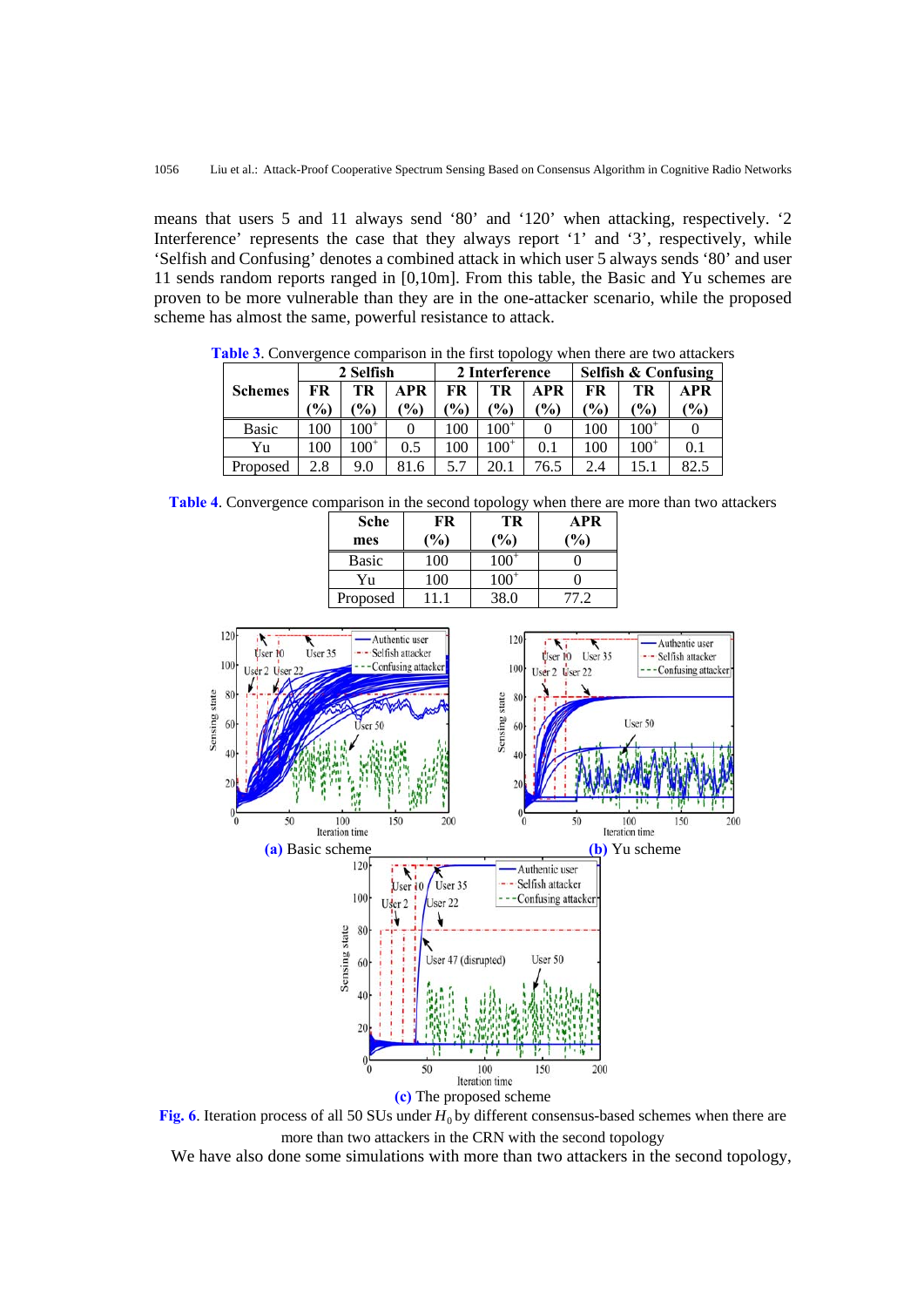in which the users with the numbers 2, 10, 22, and 35 launch selfish attacks beginning with the  $10^{th}$ ,  $20^{th}$ ,  $30^{th}$  and  $40^{th}$  iterations and with invariable malicious reports '80', '120', '80', and '120', respectively. In addition, user 50 begins its confusing attack from the  $50<sup>th</sup>$  iteration, with a random report in the range [0, 10m]. Similarly, from **Table 4** and **Fig. 6**, we can observe that the proposed scheme can successfully exclude these attacks, too, from the network in most cases, while the other two schemes always fail to counter them.

## **4.3 Sensing-Performance Simulation**

For the second part, we further studied the sensing performance of the proposed scheme. The scenarios of no attacker, one attacker, and two attackers were considered. In each scenario, 100,000 trials were performed in random topologies with 11 SUs and 18 links, each topology similar to that shown in **Fig. 3-(a)**.

**Fig. 7** plots the curves of the complementary receiver operating characteristics (CROC) for the three consensus-based schemes when there are no attackers. The numerical result under perfect conditions calculated from (24) and (28) is also shown, which indeed provides a theoretical upper bound for these three schemes. Of note is that the performance of the Basic scheme is pretty close to the theoretical upper bound, since this scheme can always guarantee an average consensus for the initial states. The deviation of the other two schemes from the upper bound is mainly caused by the constraints of the anti-attack strategies. Both trade some performance for robustness against potential SSDF attacks. In addition, the CROC curves of the three typical, centralized-fusion schemes based on the OR  $[5][21]$ , MAJOR  $[21]$ , and AND rules [21] are plotted in this figure. Obviously, without any attackers, the proposed and the OR-rule-based schemes have similar sensing performance, and they both outperform all others except the Basic scheme.



**Fig. 7**. CROC curves of three consensus-based schemes and three centralized fusion schemes based on typical *K* out of *N* fusion rule when there are no any attackers

If there are several attackers in the CRN, some of the above six schemes will confront fatal sensing errors. We thus use the total error rate (i.e.,  $Q_f + Q_m$ ) instead of the CROC curve to evaluate their robustness against SSDF attacks. In each trial, all malicious users are supposed to launch their attacks at a random iteration time ranged in [1, 50]. **Fig. 8** depicts the average error rates for all six schemes given different detection thresholds in 100,000 trials for which there is one attacker, with the subplots **(a)**, **(b)**, and **(c)** corresponding to the three different attack models. As indicated by this figure, among these schemes, only the proposed and the MAJOR-rule-based schemes can generally effectively defend CSS against all three attack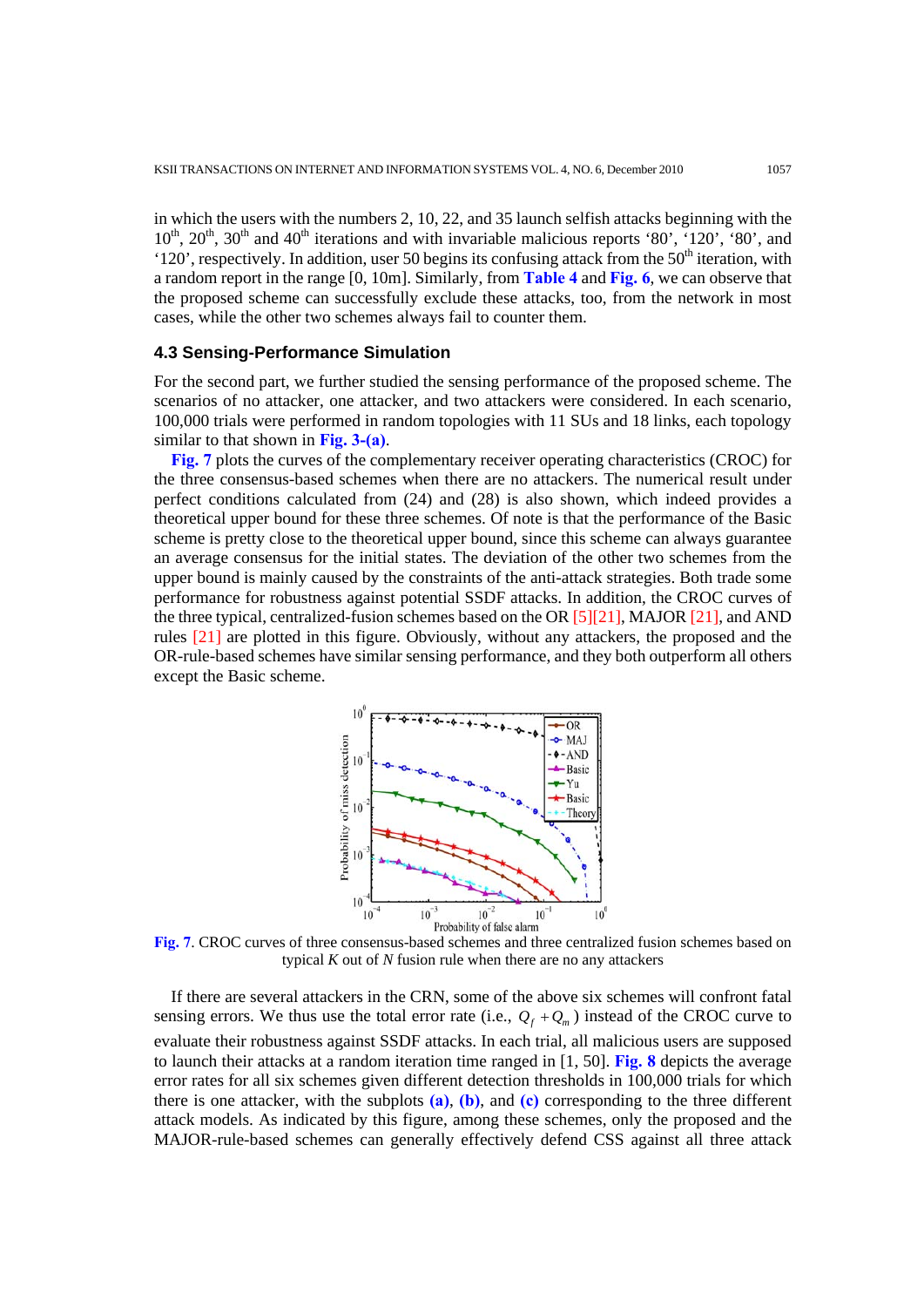models, while both the Basic and the Yu schemes are very vulnerable to any model of attack. It can be further observed that the OR-rule-based scheme is particularly sensitive to selfish attack, and the AND-rule-based scheme will be invalidated by interference attack.



**Fig. 8**. The average error rates of all six schemes for different detection thresholds when there is one attacker

Similarly, corresponding results in the cases in which there are two selfish attackers, two interference attackers, or two confusing attackers are shown in **Fig. 9 (a)**, **(b)**, and **(c)**, respectively. Compared with the results in **Fig. 8**, as the number of malicious users increases, the robustness of the proposed scheme changes unremarkably in all three cases. The Basic scheme still has no resistance to attack, while the robustness of the other schemes may obviously deteriorate in certain cases. Furthermore, the sensing error rates of these schemes under different combined attacks are investigated. As expected, in all cases, the proposed and the MAJOR-rule-based schemes remain the best choices for defending the authentic SUs against attacks. With the Basic or Yu schemes, the whole network will face severe disruption. In particular, the OR-rule-based scheme is bound to end with sensing errors in the case of a 'Selfish and Confusing' attack, while the AND-rule-based scheme is invalidated by an 'Interference and Confusing' attack.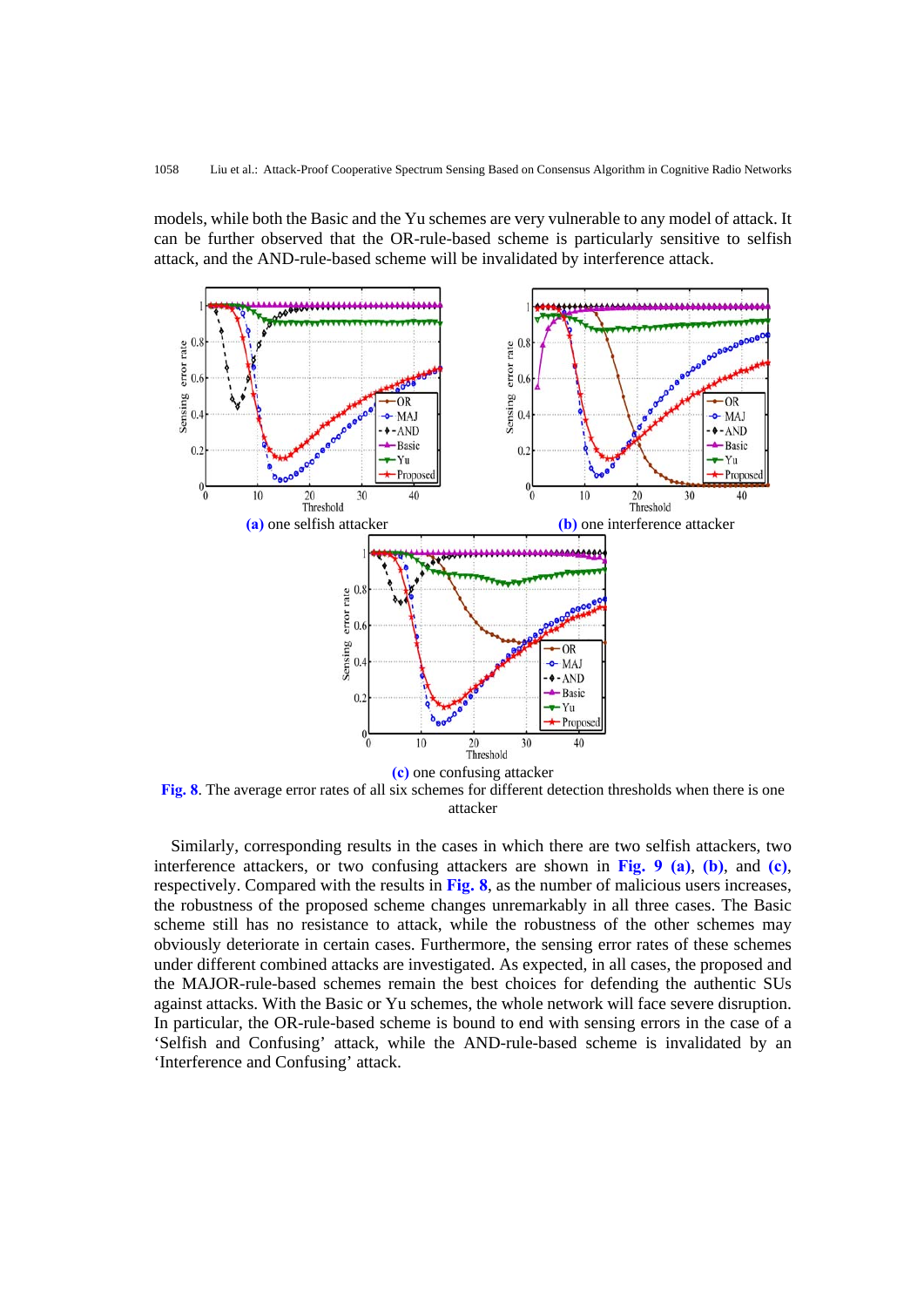

**Fig. 9**. The average error rates of all six schemes for different detection thresholds when there are two attackers

## **5. Conclusions and Future Work**

In this paper, we have presented a secure, consensus-based CSS scheme to counter SSDF attacks in decentralized CRNs. Utilizing the notion of bio-inspired consensus, each cooperating user can individually make a final decision based solely on the local exchange of information within its neighborhood, rather than using any centralized control or fusion. To defend authentic users against three potential models of SSDF attack, we have introduced some attacker-exclusion techniques in the proposed scheme to proactively identify and reject any false or confusing reports given by malicious users during information exchange. Considering the practical implementation, we have replaced the traditional consensus iteration rule with another strategy based on Metropolis weights, so that each user no longer requires any prior knowledge of the whole network. Extensive simulation results have shown that the proposed scheme outperforms several existing solutions in terms of robustness against different SSDF attacks.

Some interesting issues on this topic for further research include MAC-layer sensing mechanisms, detailed protocols for information exchange, and more robust schemes for countering SSDF attacks when link failure occasionally occurs in the network because of mobility, fading, or power constraints.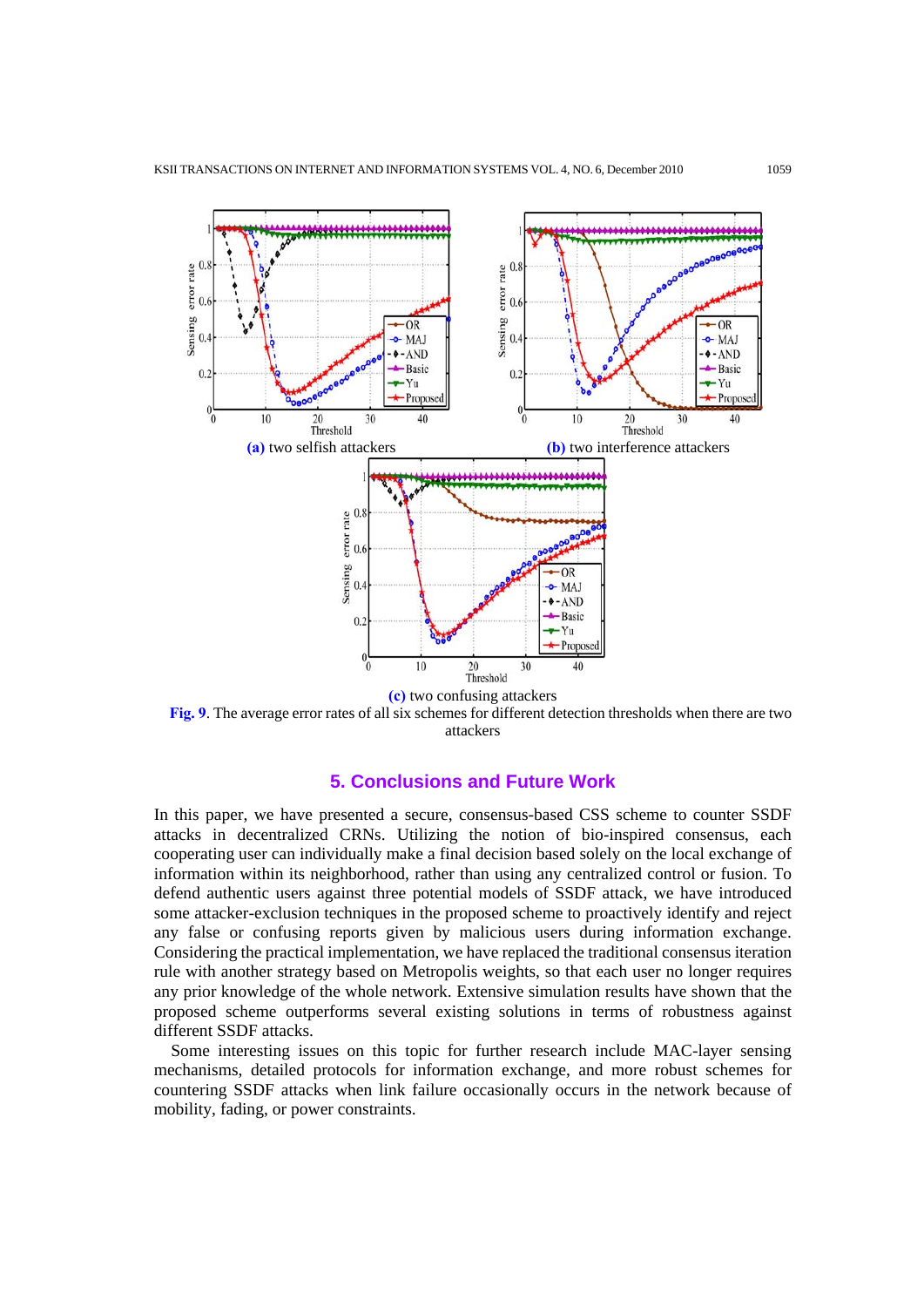#### **References**

- [1] FCC, "ET Docket No. 03-222, Notice of proposed rulemaking and order," Federal Communications Commission, Washington, D.C., 2003.
- [2] Q. Liu, J. Gao, J. Guan and Y. Guo, "A survey on linker layer key technologies in cognitive radio networks (in Chinese)," *Telecommunication Engineering*, vol. 50, no. 3, pp. 90-98, 2010.
- [3] H. Urkowitz, "Energy detection of unknown deterministic signals," in *Proc. of IEEE*, vol. 55, no. 4, pp. 523-531, 1967. [Article \(CrossRef Link\)](http://ieeexplore.ieee.org/xpl/freeabs_all.jsp?arnumber=1447503)
- [4] F. F. Digham, M. Alouini and M. K. Simon, "On the energy detection of unknown signals over fading channels," in *Proc. of IEEE International Conf. on Communications*, Alaska, USA, pp. 3575-3579, 2003. [Article \(CrossRef Link\)](http://ieeexplore.ieee.org/xpl/freeabs_all.jsp?arnumber=1204119)
- [5] A. Ghasemi and E. S. Sousa, "Opportunistic spectrum access in fading channels through collaborative sensing," *Journal of Communications (JCM)*, vol. 2, no. 2, pp. 71-82, 2007. [Article \(CrossRef Link\)](http://ojs.academypublisher.com/index.php/jcm/article/viewArticle/02027182)
- [6] B. Shen, S. Ullah and K. Kwak, "Deflection coefficient maximization criterion based optimal cooperative spectrum sensing," *AEU - International Journal of Electronics and Communications*, vol. 64, no. 9, pp. 819-827, 2010. [Article \(CrossRef Link\)](http://dx.doi.org/doi:10.1016/j.aeue.2009.06.006)
- [7] B. Shen and K. S. Kwak, "Soft combination schemes for cooperative spectrum sensing in cognitive radio networks," *ETRI Journal*[, vol. 31, no. 3, pp. 263-270, 2009. Article](http://dx.doi.org/doi:10.4218/etrij.09.0108.0501) (CrossRef Link)
- [8] J. Ma and Y. Li, "Soft combination and detection for cooperative spectrum sensing in cognitive radio networks," in *Proc. of IEEE Global Telecommunications Conf., GLOBECOM*, Washington, DC, USA, pp. 3139-3143, 2007. [Article \(CrossRef Link\)](http://ieeexplore.ieee.org/xpl/freeabs_all.jsp?arnumber=4686831)
- [9] J. Shen, S. Liu, L. Zeng, G. Xie, J. Gao and Y. Liu, "Optimisation of cooperative spectrum sensing in cognitive radio network," *IET Communications*, vol. 3, no. 7, pp. 1170-1178, 2009. [Article \(CrossRef Link\)](http://dx.doi.org/doi:10.1049/iet-com.2008.0177)
- [10] D. Oh and Y. Lee, "Cooperative spectrum sensing with imperfect feedback channel in the cognitive radio systems," *International Journal of Communication Systems*, vol. 23, no. 3, pp. 763-779, 2010. [Article \(CrossRef Link\)](http://www3.interscience.wiley.com/journal/123314008/abstract)
- [11] G. Ganesan and Y. Li, "Cooperative spectrum sensing in cognitive radio, Part II: multiuser networks," *IEEE Transactions on Wireless Communications*, vol. 6, no. 6, pp. 2214-2222, 2007. [Article \(CrossRef Link\)](http://dx.doi.org/doi:10.1109/TWC.2007.05776)
- [12] Z. Li, F. R. Yu and M. Huang, "A cooperative spectrum sensing consensus scheme in cognitive radios," in *Proc. of IEEE Communications Society Conference on Computer Communications*, Leblon, Brazil, pp. 2546-2550, 2009. [Article \(CrossRef Link\)](http://ieeexplore.ieee.org/xpls/abs_all.jsp?arnumber=5062184)
- [13] F. R. Yu, M. Huang and H. Tang, "Biologically inspired consensus-based spectrum sensing in mobile ad Hoc networks with cognitive radios," *IEEE Networks*, no. May/June, pp. 26-30, 2010. [Article \(CrossRef Link\)](http://dx.doi.org/doi:10.1109/MNET.2010.5464224)
- [14] R. Chen, J. Park, Y. T. Hou and J. H. Reed, "Toward secure distributed spectrum sensing in cognitive radio networks," *IEEE Communications Magazine*, vol. 46, no. 4, pp. 50-55, 2008. [Article \(CrossRef Link\)](http://dx.doi.org/doi:10.1109/MCOM.2008.4481340)
- [15] R. Chen, J. Park and J. H. Reed, "Defense against primary user emulation attacks in Cognitive Radio networks," *IEEE Journal on Selected Areas in Communications*, vol. 26, no. 1, pp. 25-37, 2008. [Article \(CrossRef Link\)](http://dx.doi.org/doi:10.1109/JSAC.2008.080104)
- [16] R. Chen, J. Park and K. Bian, "Robust distributed spectrum sensing in cognitive radio networks," in *Proc. of IEEE Communications Society Conf. on Computer Communications*, Phoenix, AZ, USA, pp. 31-35, 2008. [Article \(CrossRef Link\)](http://ieeexplore.ieee.org/xpls/abs_all.jsp?arnumber=4509846)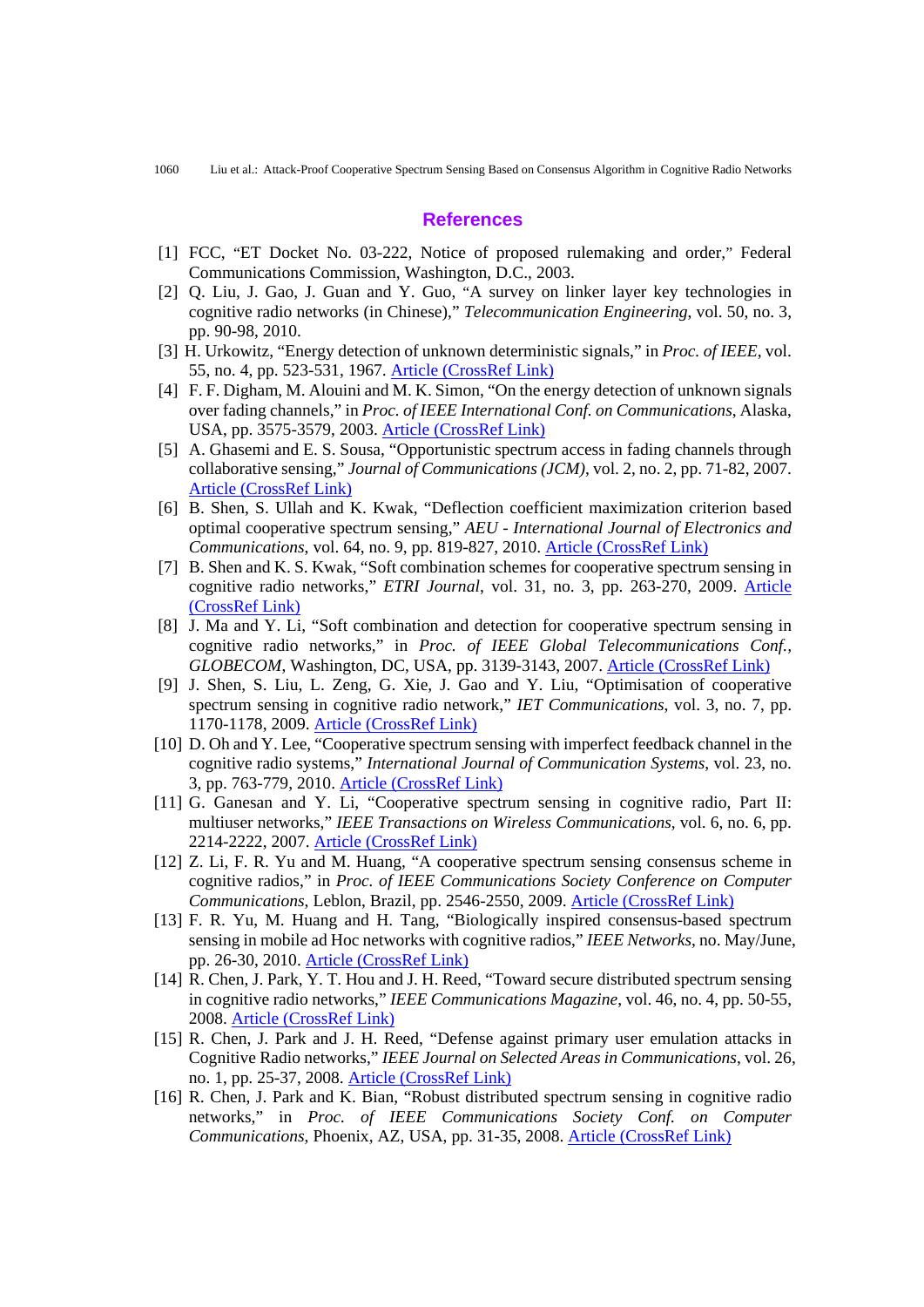- [17] H. Li and Z. Han, "Catching attacker(s): for collaborative spectrum sensing in cognitive radio systems: an abnormality detection approach," in *Proc. of IEEE Symposium on New Frontiers in Dynamic Spectrum*, Singapore, pp. 1-12, 2010. [Article \(CrossRef Link\)](http://dx.doi.org/doi:10.1109/DYSPAN.2010.5457898)
- [18] F. R. Yu, H. Tang, M. Huang, Z. Li and P. C. Mason, "Defense against spectrum sensing data falsification attacks in mobile ad hoc networks with cognitive radios," in *Proc. of IEEE Military Communications Conf., MILCOM*, Boston, MA, USA, pp. 1-7, 2009. [Article \(CrossRef Link\)](http://ieeexplore.ieee.org/xpl/freeabs_all.jsp?arnumber=5379832)
- [19] R. Olfati-Saber, J. A. Fax and R. M. Murray, "Consensus and cooperation in networked multi-agent systems," in Proc. *Proc. of the IEEE*, vol. 95, no. 1, pp. 215-233, 2007. [Article \(CrossRef Link\)](http://dx.doi.org/doi:10.1109/JPROC.2006.887293)
- [20] A. Ghasemi and E. S. Sousa, "Optimization of spectrum sensing for opportunistic spectrum access in cognitive radio networks," in *Proc. of 4th Annual IEEE Consumer Communications and Networking Conference*, Las Vegas, NV, USA, pp. 1022-1026, 2007. [Article \(CrossRef Link\)](http://dx.doi.org/doi:10.1109/CCNC.2007.206)
- [21] A. Ghasemi and E. S. Sousa, "Spectrum sensing in cognitive radio networks: requirements, challenges and design trade-offs," *IEEE Communications Magazine*, vol. 46, no. 4, pp. 32-39, 2008. [Article \(CrossRef Link\)](http://dx.doi.org/doi:10.1109/MCOM.2008.4481338)
- [22] H. Kim and K. G. Shin, "Efficient discovery of spectrum opportunities with MAC-layer sensing in cognitive radio networks," *IEEE Transactions on Mobile Computing*, vol. 7, no. 5, pp. 533-545, 2008. [Article \(CrossRef Link\)](http://dx.doi.org/doi:10.1109/TMC.2007.70751)
- [23] X. Lin, S. Boyd and S. Lall, "A scheme for robust distributed sensor fusion based on average consensus," in *Proc. of 4th International Symposium on Information Processing in Sensor Networks, IPSN*, Los Angeles, USA, pp. 63-70, 2005. [Article \(CrossRef Link\)](http://ieeexplore.ieee.org/xpls/abs_all.jsp?arnumber=1440896)
- [24] W. Ren and R. W. Beard, "Consensus seeking in multiagent systems under dynamically changing interaction topologies," *IEEE Transactions on Automatic Control*, pp. 655-661, 2005. [Article \(CrossRef Link\)](http://dx.doi.org/doi:10.1109/TAC.2005.846556)
- [25] A. Jadbabaie, J. Lin and A. S. Morse, "Coordination of groups of mobile autonomous agents using nearest neighbor rules," *IEEE Transactions on Automatic Control*, vol. 48, no. 6, pp. 988-1001, 2003. [Article \(CrossRef Link\)](http://dx.doi.org/doi:10.1109/TAC.2003.812781)
- [26] J. G. Proakis, "Digital Communications (Fourth Edition)," New York: MCGraw-Hill, 2001.
- [27] M. Abramowitz and I. A. Stegun, "Handbook of Mathematical Functions, National Bureau of Standards, Applied Math. Series #55," New York: Dover Publications, 1965. [Article \(CrossRef Link\)](http://eric.ed.gov/ERICWebPortal/search/detailmini.jsp?_nfpb=true&_&ERICExtSearch_SearchValue_0=ED250164&ERICExtSearch_SearchType_0=no&accno=ED2501644)
- [28] S. Kyperountas, N. Correal, Q. Shi and Z. Ye, "Performance analysis of cooperative spectrum sensing in suzuki fading channels," in *Proc. of 2nd International Conf. on Cognitive Radio Oriented Wireless Networks and Communications, CrownCom*, Orlando, USA, pp. 428-432, 2007. [Article \(CrossRef Link\)](http://ieeexplore.ieee.org/xpl/freeabs_all.jsp?arnumber=4549836)